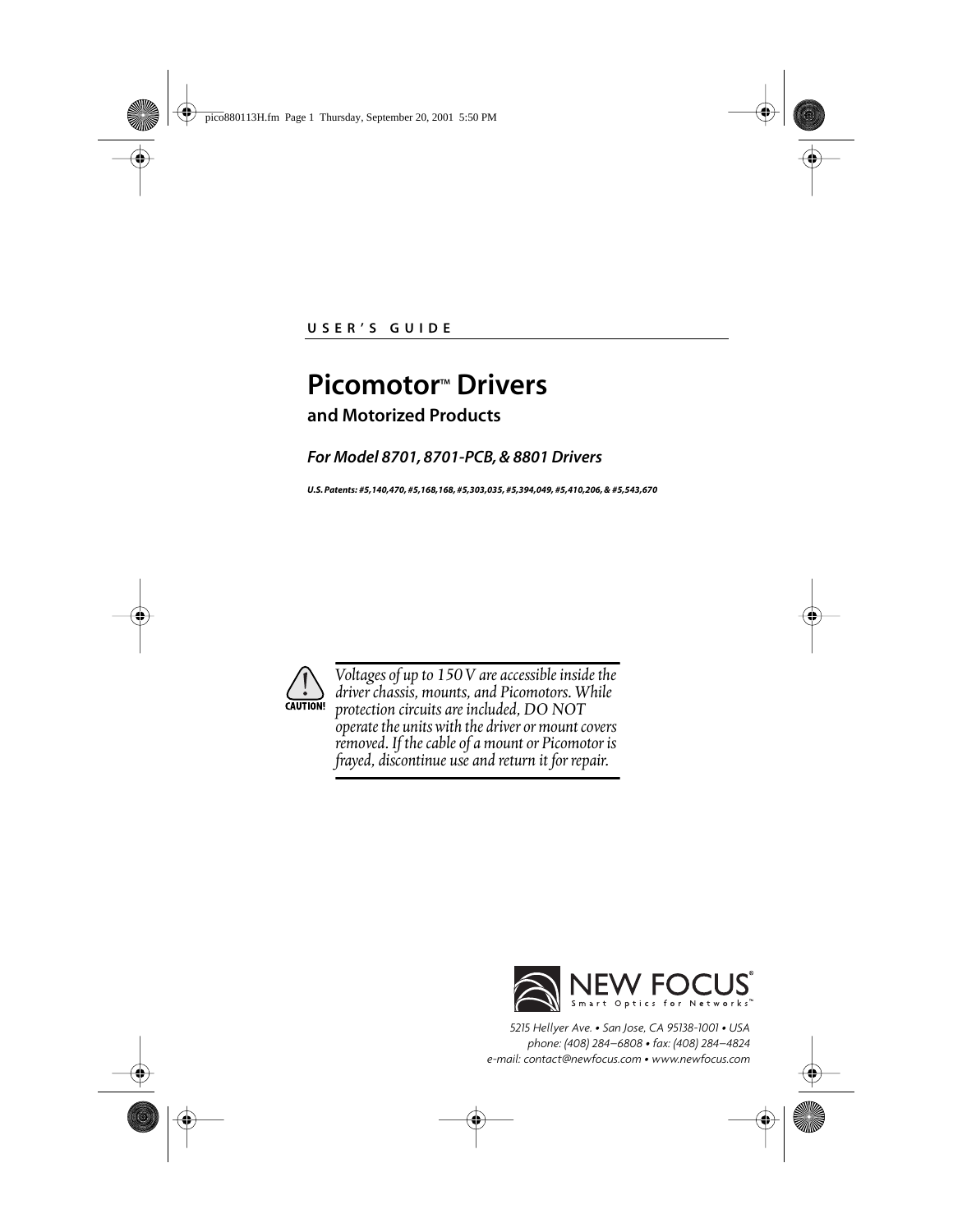#### **Warranty**

New Focus, Inc. guarantees its products to be free of defects for one year from the date of shipment. This is in lieu of all other guarantees, expressed or implied, and does not cover incidental or consequential loss.

Products described in this document may be covered by one or more of the following U.S. patents: #5,140,470, #5,168,168, #5,303,035, #5,394,049, #5,410,206, #5,543,670.

Information in this document is subject to change without notice. Copyright 2001, 1999, 1998, New Focus, Inc. All rights reserved.

The SNEW FOCUS symbol and NEW FOCUS, Inc. are registered trademarks and Picomotor is a trademark of NEW FOCUS, Inc.

Document Number 880113 Rev. H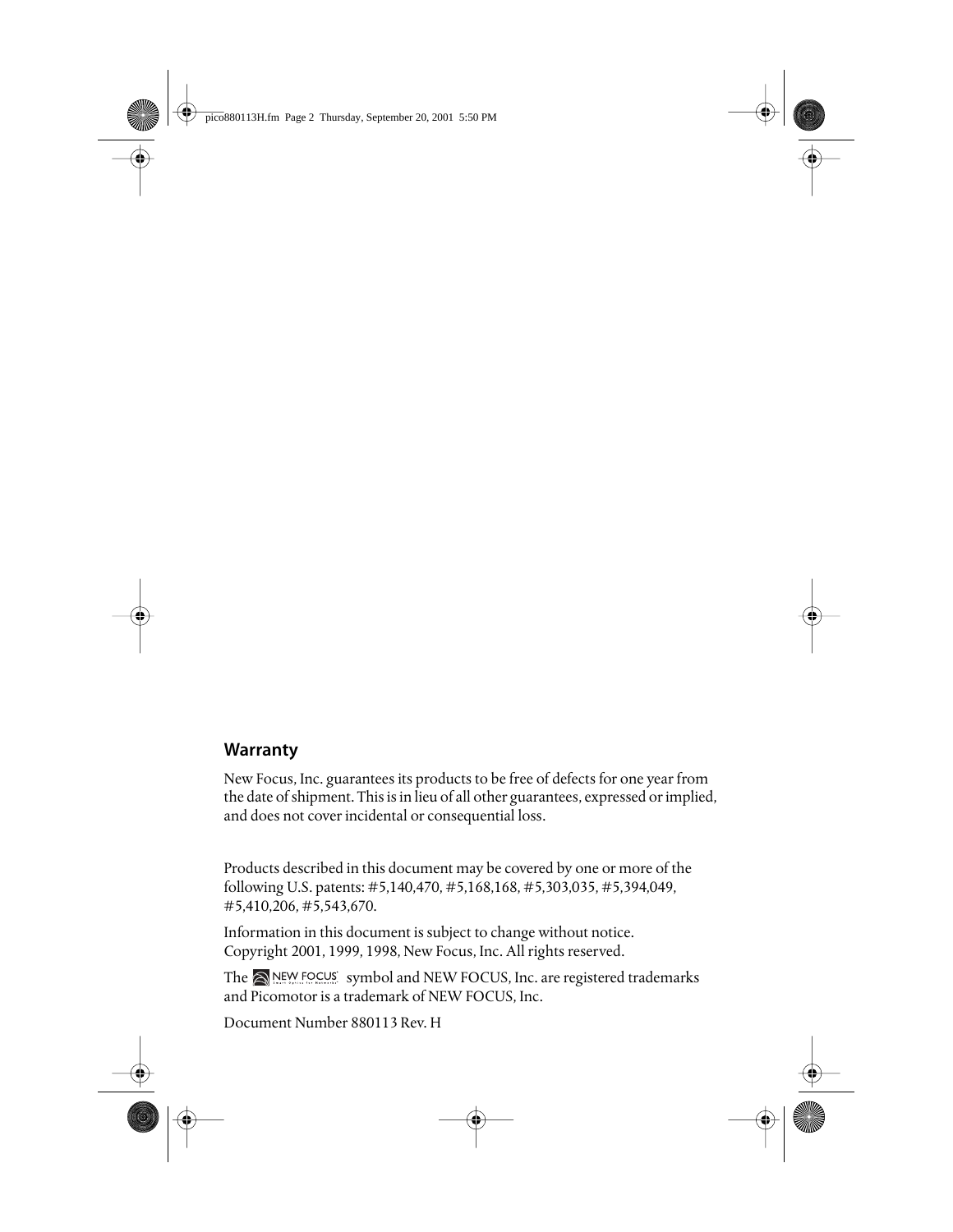# **Contents**

| Introduction                                     | 5  |
|--------------------------------------------------|----|
|                                                  |    |
|                                                  |    |
|                                                  |    |
|                                                  |    |
|                                                  |    |
| Operation                                        | 11 |
|                                                  |    |
|                                                  |    |
| Connecting Devices to the Single-Axis Driver  12 |    |
| Connecting Devices to the Multi-axis Driver  15  |    |
| Driving Picomotor-driven products 17             |    |
| Troubleshooting                                  | 23 |
| Spontaneous Movement and Runaway Motors23        |    |
|                                                  |    |
|                                                  |    |
|                                                  |    |
| <b>Customer Service</b>                          | 25 |
|                                                  |    |
|                                                  |    |
| <b>Appendix I: Specifications</b>                | 27 |
|                                                  |    |
|                                                  |    |
|                                                  |    |
|                                                  |    |
|                                                  |    |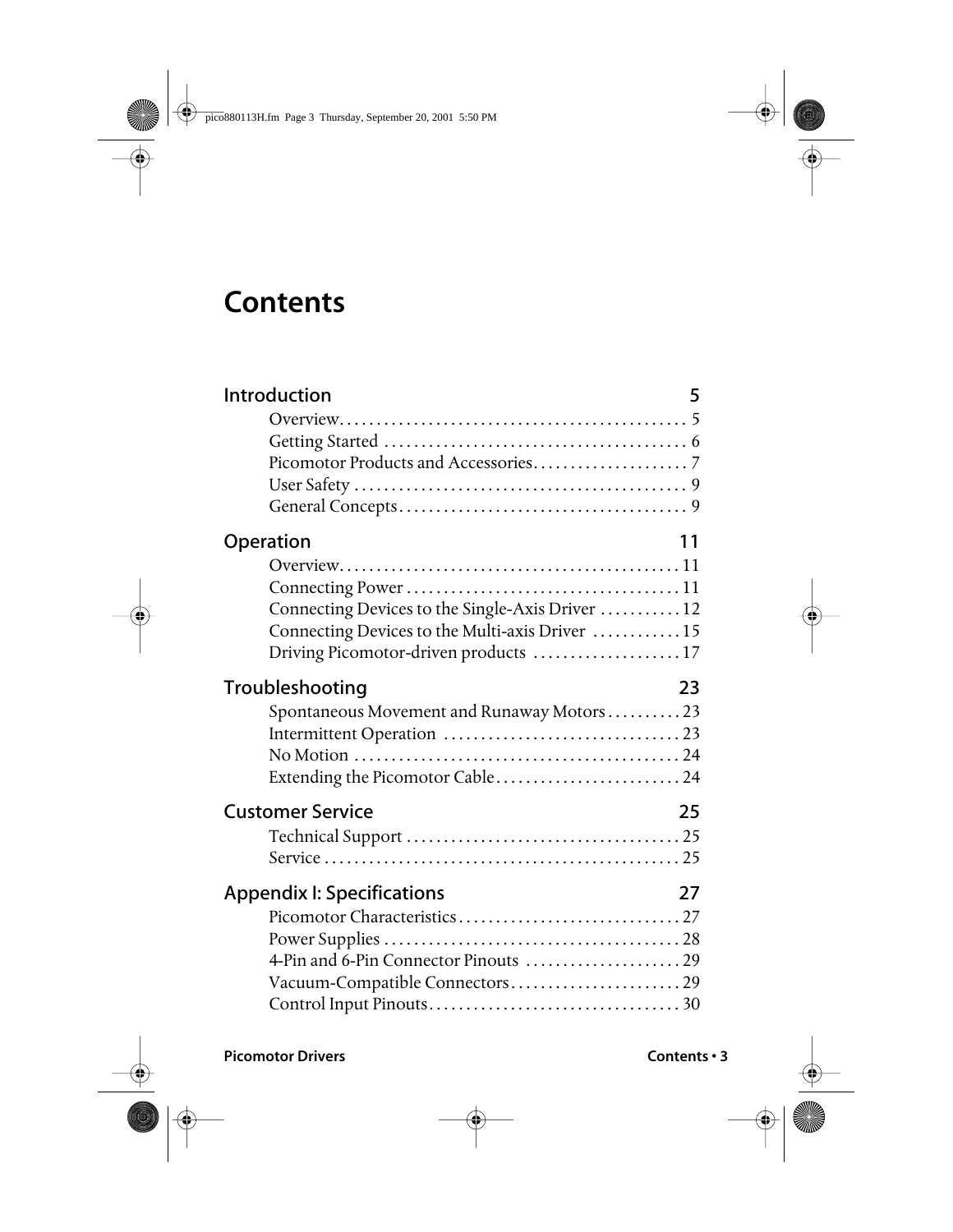| <b>Appendix II: Replacing the Fuses</b>   |    |
|-------------------------------------------|----|
|                                           |    |
| Changing Fuses in the Multi-Axis Driver32 |    |
| Appendix III: Installing 8701-PCB         | 35 |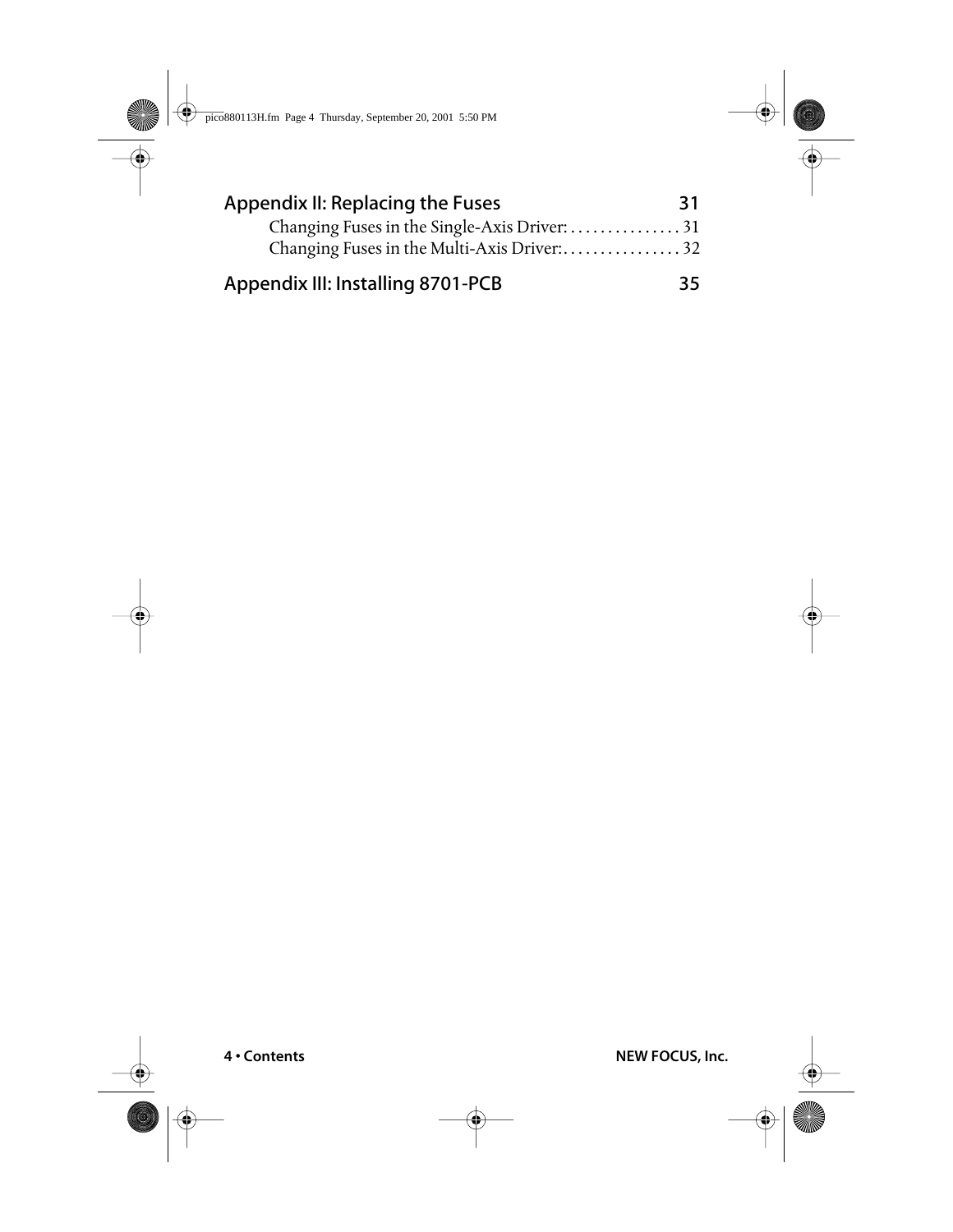# <span id="page-4-0"></span>**Introduction**

## **Overview**

The New Focus Picomotor™ is an extremely compact high-resolution linear actuator. The Picomotor uses a piezo-electric transducer to turn a screw, resulting in incremental linear motion of less than 30 nm (100 nm for the Tiny Picomotor). Additionally, since the piezo is used to turn the screw and not to hold a position, the Picomotor can hold its position to better than 10 nm even when the power is off.



*The Picomotor is not a traditional stepper motor. Since it relies on friction to turn a screw, there will be a slight variation in step size from pulse to pulse. See page [page 10](#page-9-0) for more details.* 

Picomotors are available separately, to use as actuators or to replace micrometers, or built into mounts and stages. This manual covers the Model 8701 single-axis driver, Model 8701-PCB single-axis driver, and the Model 8801 multi-axis driver. Model 8701-PCB is the printed circuit board for the Model 8701 driver, is a component for building a single-axis driver into your own system. Once installed in your system, this unit will work just like the Model 8701 driver. See ["Appendix III: Installing 8701-PCB" on page 35.](#page-34-0)

You can control these drivers manually, using the Model 8620 Control Pad, or electronically, using either the analog or digital lines of the control input.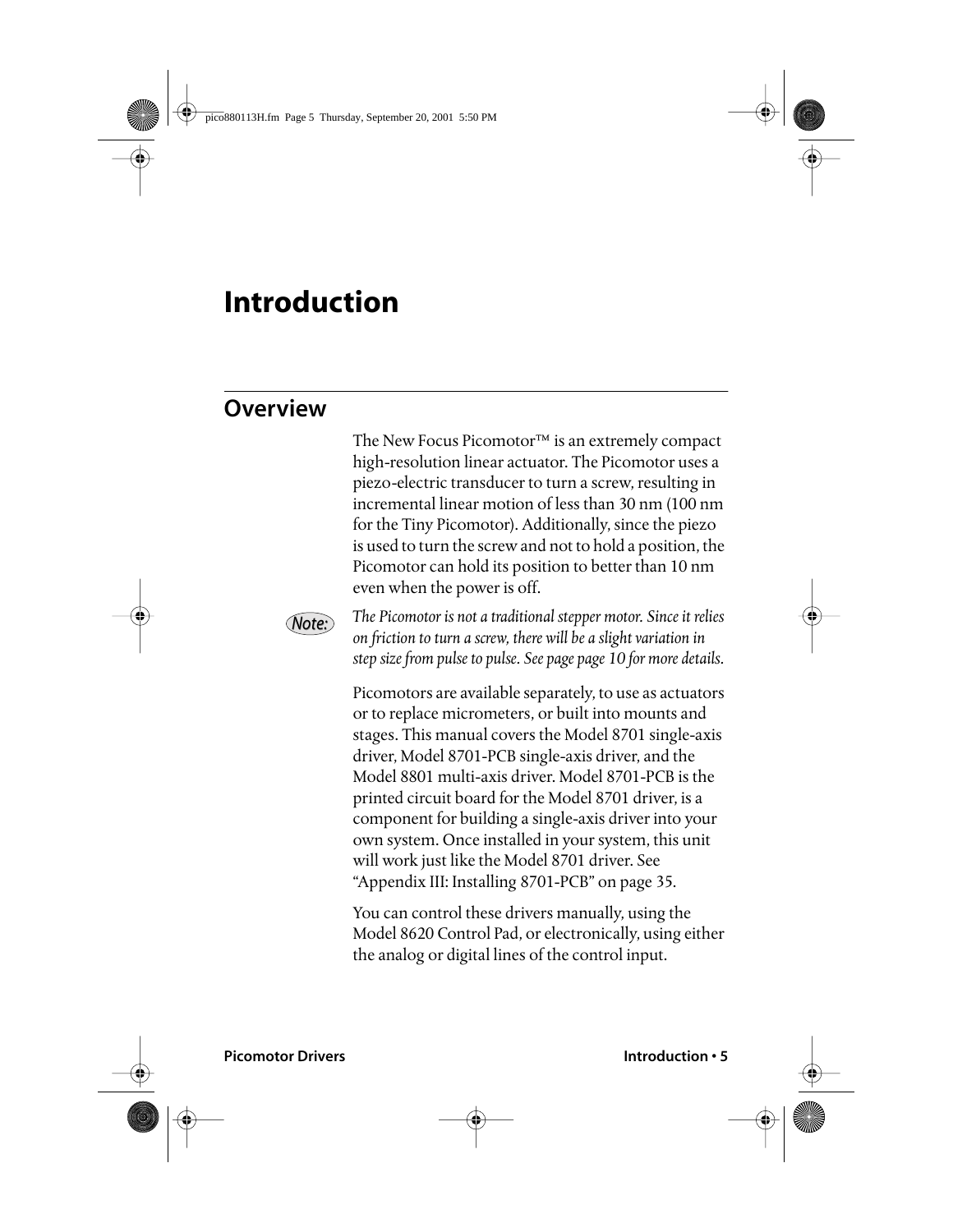# <span id="page-5-0"></span>**Getting Started**

For the Model 8701 or Model 8801 Picomotor driver, use the included power supply to plug in the Picomotor driver and connect your motorized product(s) to the Output jack(s) on the back of the driver. (Model 8701-PCB does not come with a power supply. See [page 35](#page-34-0) for more information on this model.) Figure 1 shows a typical configuration.



*The single-axis drivers have one 4-pin output, for driving one Picomotor. The multi-axis driver has eight 6-pin outputs for driving up to eight motorized products, each of which may use up to three Picomotors. Adapters and switch boxes can extend the capabilities of the drivers. See [page 8](#page-7-0) for a list of accessories.* 





- **1.** For manual control of the driver, connect the Model 8620 Control Pad to the Control Input on the back of the driver. (For electronic control, you can connect a source to the driver. See [page 17.](#page-16-0))
- **2.** If you are using the multi-axis driver or a switch box, use the selector switch to select which device you want to control.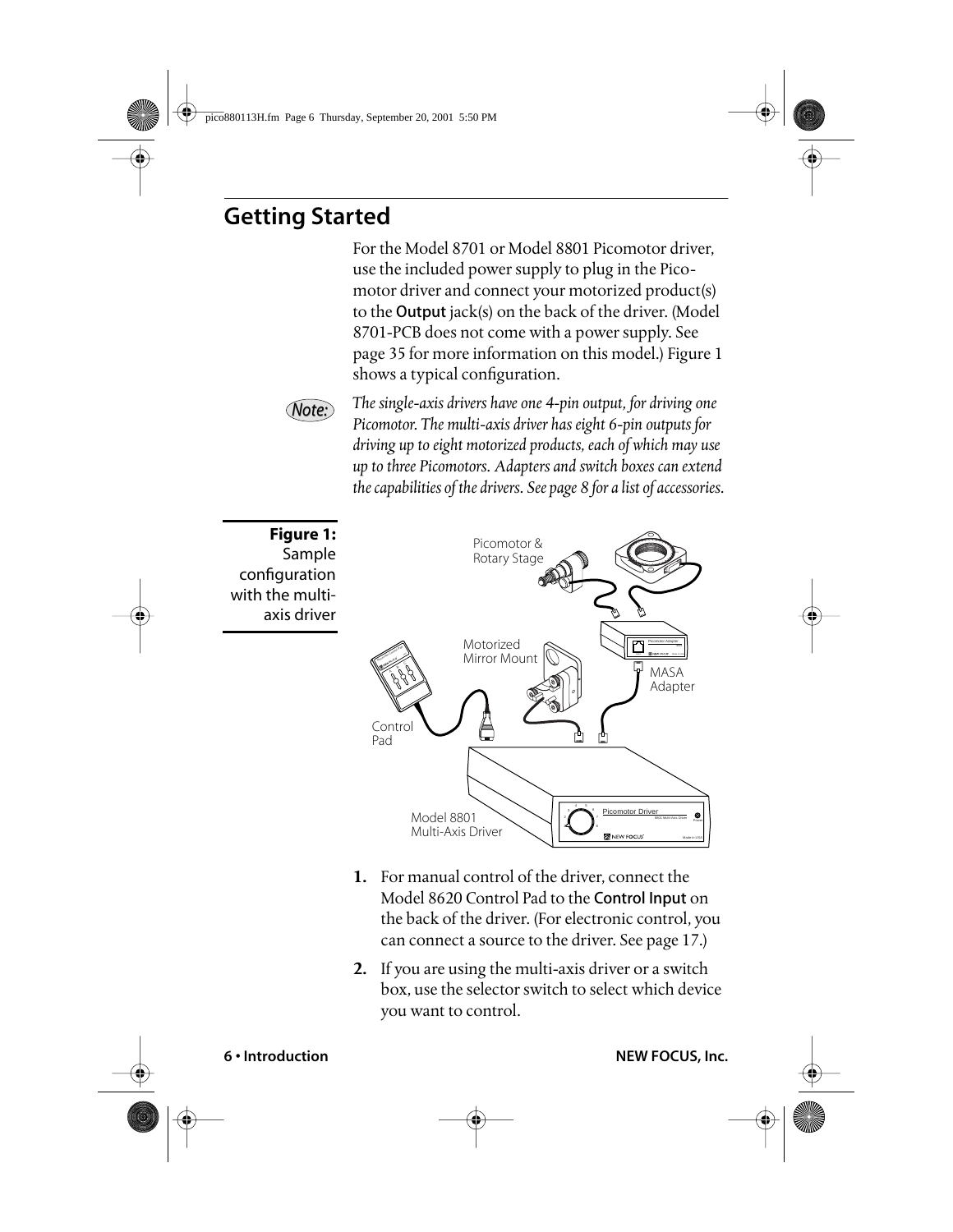<span id="page-6-0"></span>**3.** On the Control Pad, move the slider forward to drive the screw forward. The farther forward you push the slider, the faster the screw will turn. Move the slider backward to move the screw back. For multi-axis components, each slider will drive a different screw. For the single-axis drivers, only slider "A" will be active.



*Be careful not to back the screw all the way out of the Picomotor.*

# **Picomotor Products and Accessories**

Motorized devices connect to the drivers using simple modular phone jack connectors. The single axis drivers have one 4-pin connector, capable of driving one Picomotor. The multi-axis driver has eight six-pin connectors for driving devices with more than one motor, such as mirror mounts.

To use a device with a 4-pin connector in the multiaxis driver, you will need to use a Model 8601 multiaxis to single-axis (MASA) adapter. The following tables show our standard Picomotor drivers, devices, and, accessories, and lists their connector types.

## **Picomotor Drivers**

| Model #  | Description                                                                                                                                                                                               | Connectors        |
|----------|-----------------------------------------------------------------------------------------------------------------------------------------------------------------------------------------------------------|-------------------|
| 8701     | Single-Axis Driver                                                                                                                                                                                        | $1 \times 4$ -pin |
| 8701-PCB | Printed circuit board (com-<br>ponent for building a sin-<br>gle-axis driver into your<br>own system). This driver<br>operates like the Model<br>8701. See page page 35 for<br>installation instructions. | $1 \times 4$ -pin |
| 8801     | Multi-Axis Driver                                                                                                                                                                                         | $8 \times 6$ -pin |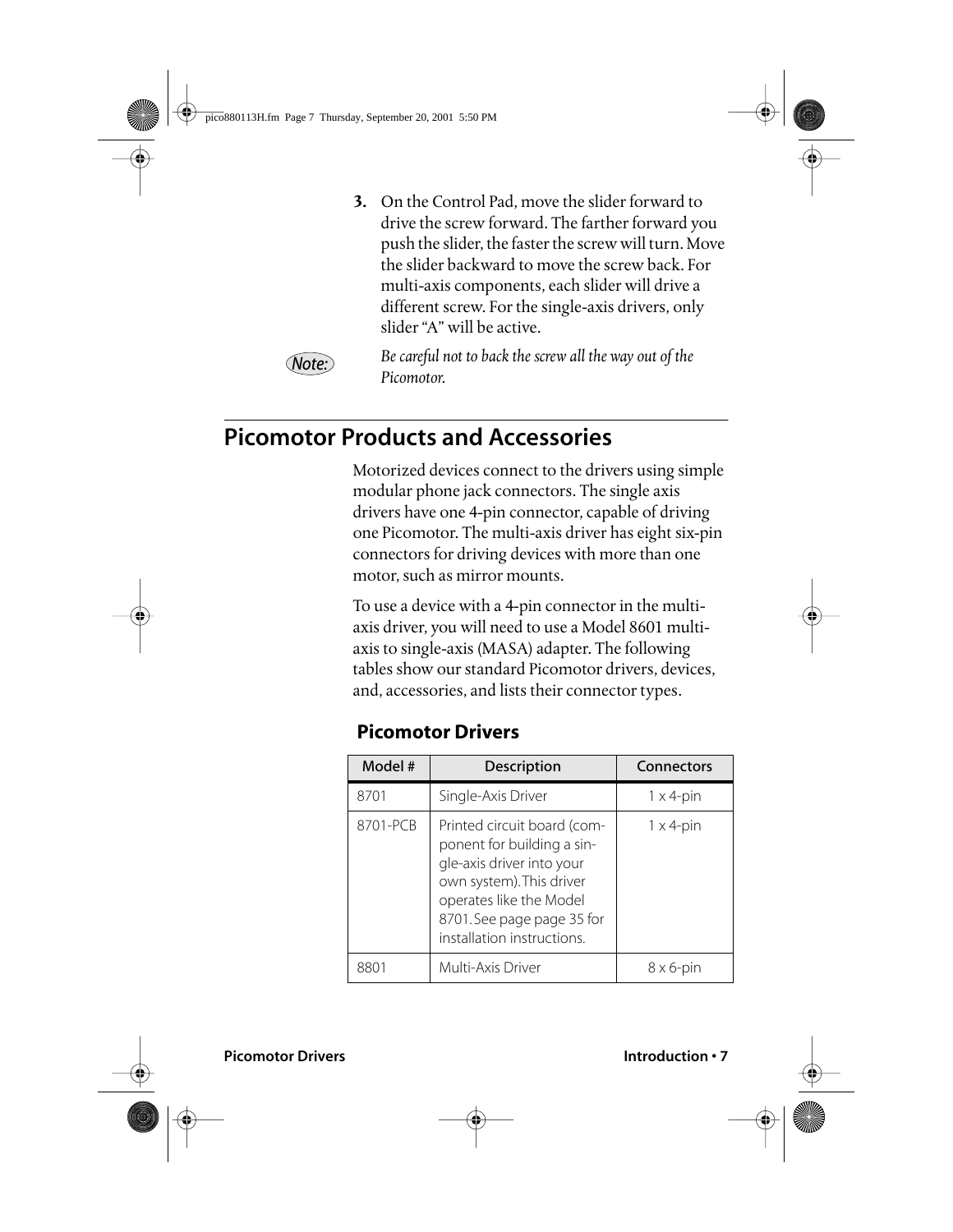## <span id="page-7-0"></span>**Motorized Devices**

#### **Picomotors**

| Model #                        | Description                    | Connectors                         |
|--------------------------------|--------------------------------|------------------------------------|
| $8301 -$<br>8341               | Standard Picomotor             | $1 \times 4$ -pin                  |
| $8301v -$<br>8341 <sub>v</sub> | Vacuum-Compatible<br>Picomotor | teflon-insulated<br>28-gauge wires |
| 8351                           | Tiny Picomotor                 | $1 \times 4$ -pin                  |

### **Stages and Positioners**

| Model #    | Description             | Connectors        |
|------------|-------------------------|-------------------|
| 8401       | Rotary Stage            | $1 \times 4$ -pin |
| 8071       | 4-Axis Stage            | $2 \times 6$ -pin |
| 8081, 8082 | 5-Axis Stage            | $2 \times 6$ -pin |
| 8051       | <b>Fiber Positioner</b> | $1 \times 6$ -pin |

### **Optical Mounts**

| Model #       | Description          | Connectors        |
|---------------|----------------------|-------------------|
| 8807-<br>8853 | 3-Axis Mirror Mounts | $1 \times 6$ -pin |
| 8807          | 2-Axis Mirror Mount  | $2 \times 4$ -pin |
| 888x          | Pint-Sized Mounts    | $2 \times 4$ -pin |

## **Accessories**

| Model # | Description                                                                                                  | <b>Connectors</b>                               |
|---------|--------------------------------------------------------------------------------------------------------------|-------------------------------------------------|
| 8620    | Control Pad: for manual<br>control of the picomotor<br>driver.                                               | 15-pinSub-mini<br>D connector                   |
| 8610    | <b>Switch Box: enables the</b><br>single-axis driver to drive<br>up to 8 Picomotors (not<br>simultaneously). | out: $1 \times 4$ -pin<br>$in: 8 \times 4$ -pin |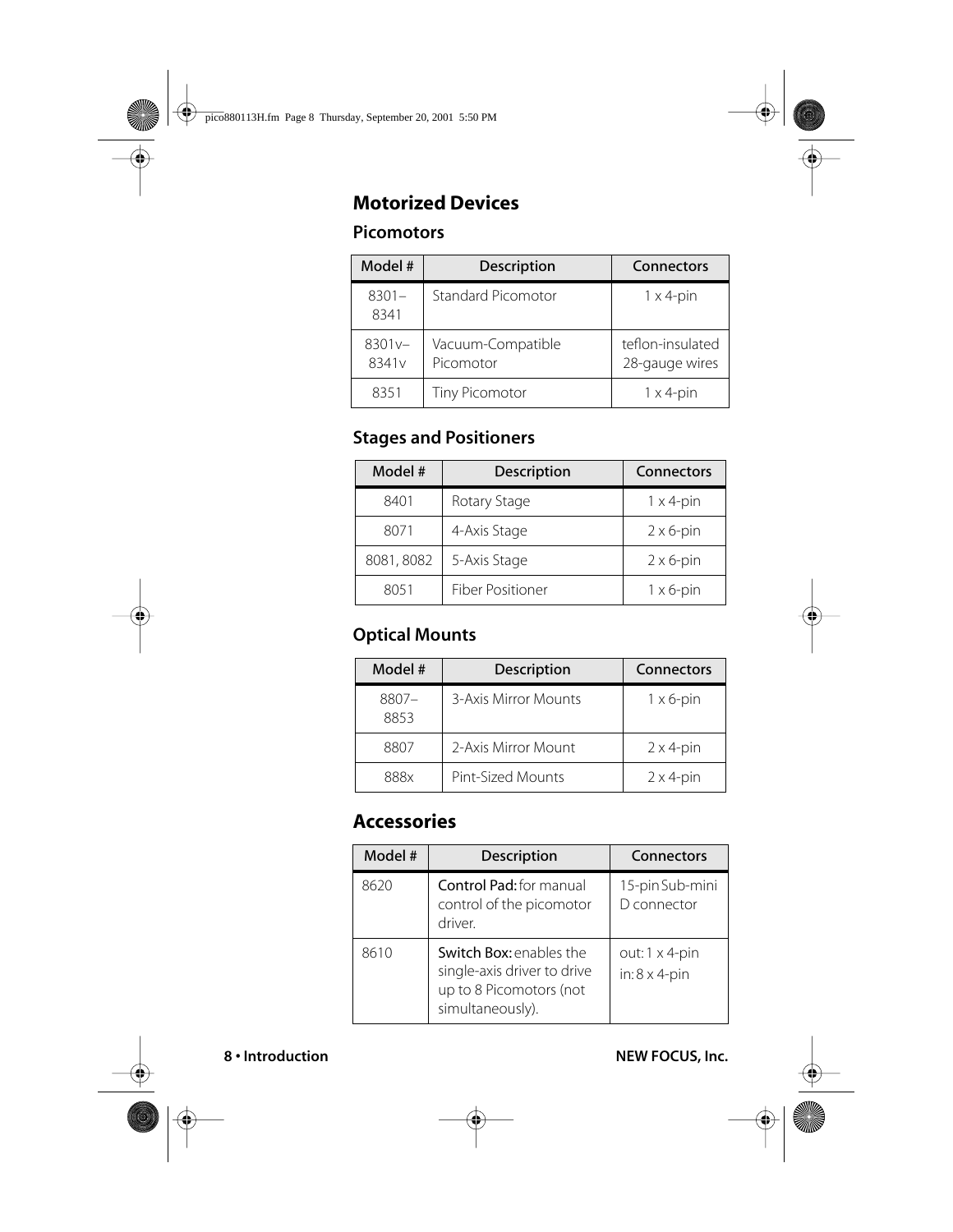<span id="page-8-0"></span>

| Model # | Description                                                                                                                                                                                       | Connectors                              |
|---------|---------------------------------------------------------------------------------------------------------------------------------------------------------------------------------------------------|-----------------------------------------|
| 8601    | Multi-Axis to Single-Axis<br>(MASA) Adapter: allows<br>use of single-axis devices<br>with the multi-axis driver<br>or, with the switch box,<br>multi-axis devices with<br>the single-axis driver. | $1 \times 6$ -pin,<br>$3 \times 4$ -pin |

# **User Safety**



Voltages of up to 150 V are accessible inside the driver chassis, mounts, and Picomotors. Although protection circuits are included, *do not* operate the units with the driver or mount covers removed. If the wire of a mount or Picomotor is frayed, discontinue use and return it for repair.

Please see ["Appendix III: Installing 8701-PCB" on](#page-34-0)  [page 35](#page-34-0) for safety information regarding that device.

## **General Concepts**

The key element in our motorized mechanical line is the Picomotor. The Picomotor's revolutionary design relies on the principles of static and dynamic friction. Two jaws grasp an 80-pitch screw, and a piezoelectric transducer slides the jaws in opposite directions.

**Figure 2:** Schematic of the action of the Picomotor Two jaws grasp an 80-pitch screw Slow action of the piezo causes a screw rotation Fast action, due to inertia, causes no motion Jaws Piezo 80 Pitch Screw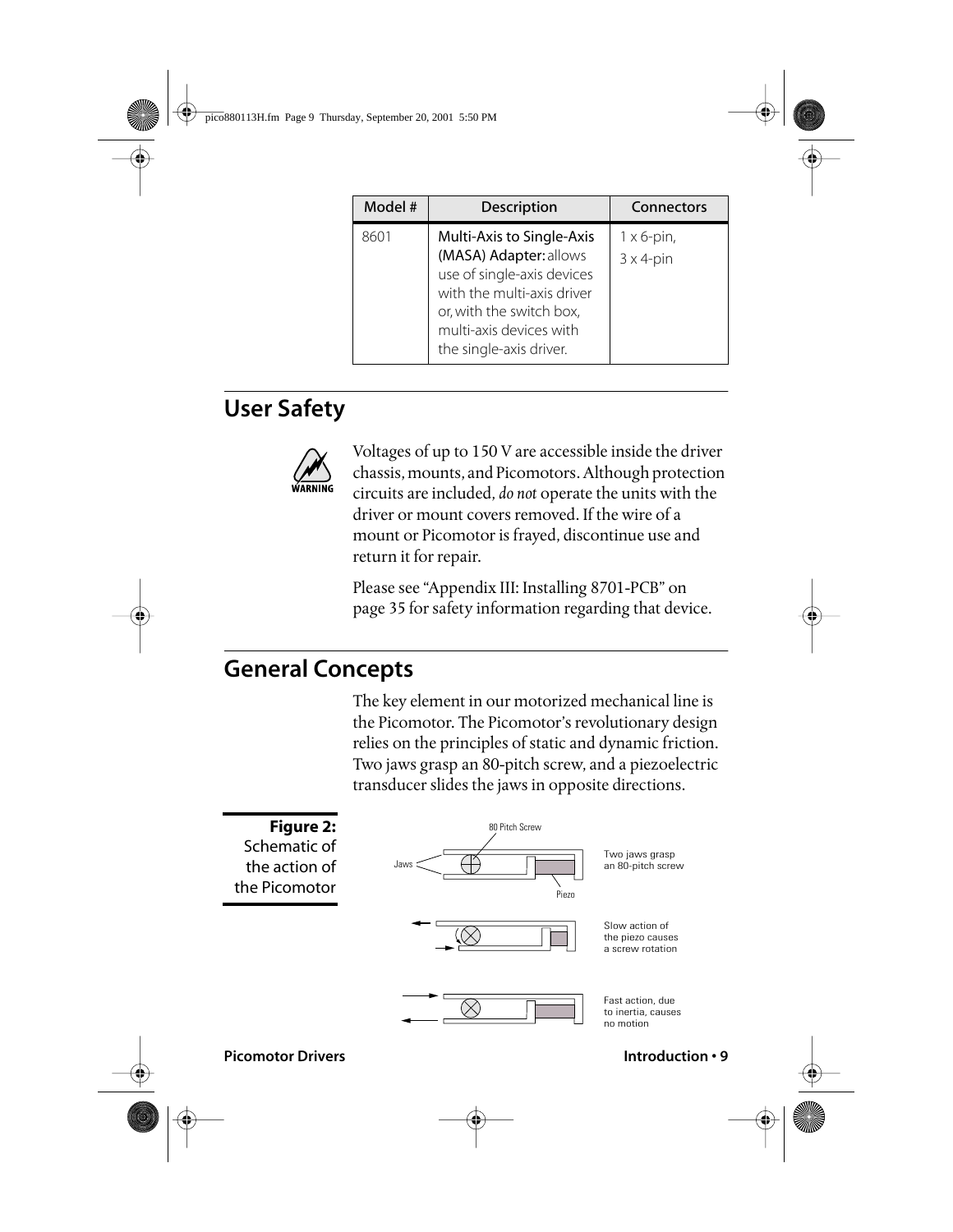<span id="page-9-0"></span>Slow action of the Picomotor (high static friction) causes the screw to rotate while fast action (low dynamic friction) causes no rotation. By sending pulses with fast rise times and slow fall times, the piezo will rotate the screw counter-clockwise. Similarly, sending pulses with slow rise times and fast fall times rotates the screw clockwise.



*The knob on the end of the drive screw provides inertial mass required for operation. Removal of the knob will prevent the Picomotor from functioning properly and void the warranty.*

The single-axis and multi-axis drivers generate the 120-V pulses required to drive the piezo in the Picomotor. The drive circuit consists of a voltagecontrolled oscillator (VCO), some logic elements, and a power field-effect-transistor circuit (FET) which produces the 120-V pulses.

## **Step Size and Repeatability**

The Picomotor is not a stepper motor. Because it is a friction mechanism, it does not produce identical steps for each input pulse. Although the step size can vary slightly from pulse to pulse, it will always be less than 30 nm for the standard Picomotor (for the tiny Picomotor, step size will be less than 100 nm).

In addition, when starting the motor from a standstill or changing its direction, the Model 8701 and Model 8801 drivers have to "bootstrap" the pulses up to a stable amplitude. This can result in a significant variance in step size for up to the first 10 pulses.

Other factors that affect the angle change and linear travel per pulse include direction of rotation, load, temperature, and life and wear of the unit.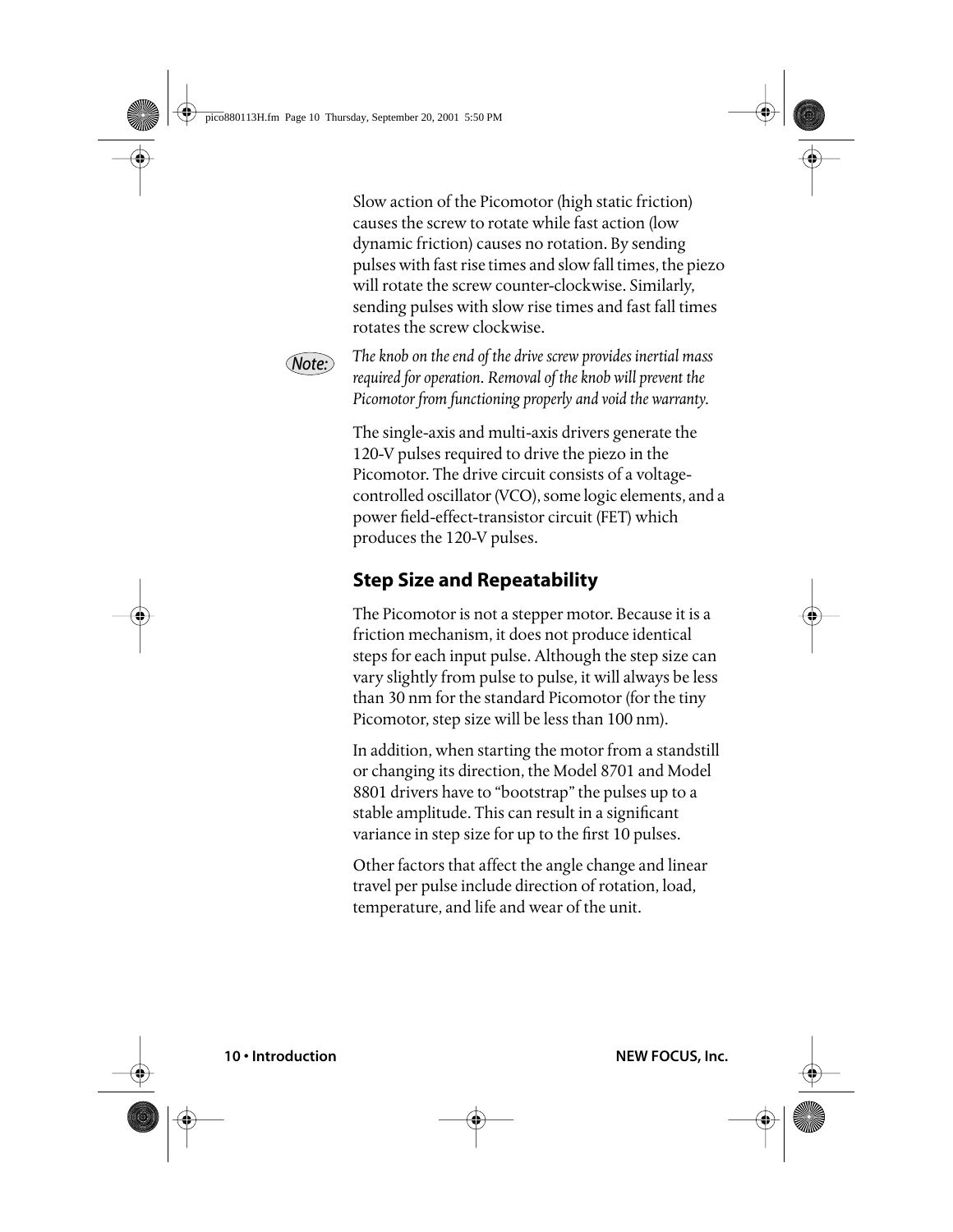# <span id="page-10-0"></span>**Operation**

## **Overview**

Operating Picomotor devices is extremely easy. Connect the driver to the included power supply, plug in the motorized device(s), and connect the controller (either the handpad or an analog or digital signal source).

Since some device/driver combinations require additional accessories, this chapter includes instructions on attaching devices to the single-axis driver and to the multi-axis driver. This is followed by instructions on controlling the driver using the handpad and on setting up electronic signal sources.

### **Connecting Power**

For the Model 8701 and Model 8801 drivers, use the included power supply to plug in the Picomotor driver.



*Each Model 8701 and Model 8801 Picomotor is shipped with a self-switching power supply suitable for use with voltages from 90–250 V. Specifications for the power supply can be found on [page 28.](#page-27-0)*

For the Model 8701-PCB, users must supply their own power supply. See ["Appendix III: Installing 8701-PCB"](#page-34-0)  [on page 35](#page-34-0) for more information.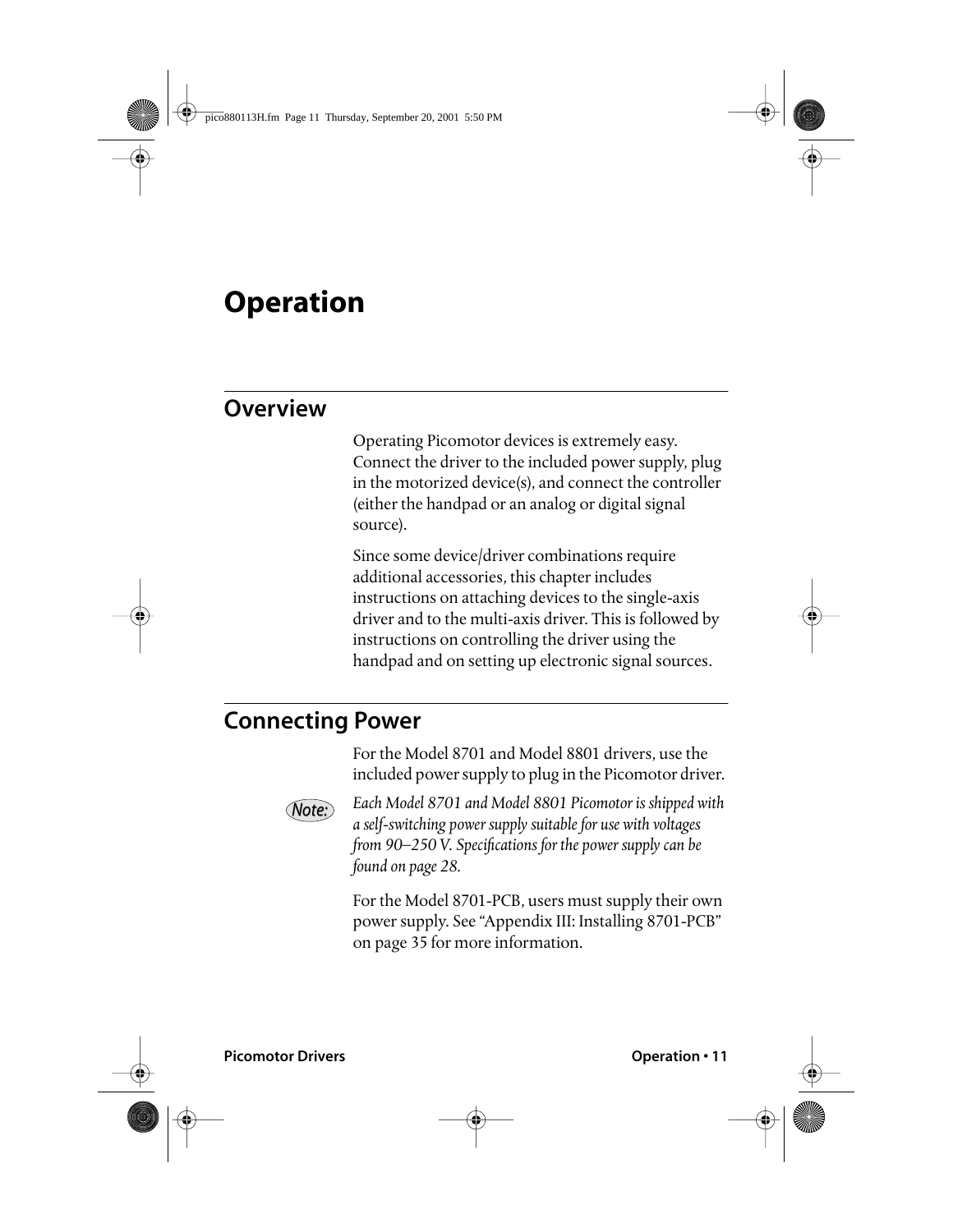# <span id="page-11-0"></span>**Connecting Devices to the Single-Axis Driver**

The Model 8701 single-axis driver has one 4-pin connector, and on its own can only drive a single Picomotor or a rotary stage.



You can use the single-axis driver with a Model 8610 switch box to connect up to 8 Picomotors (the motors cannot be driven simultaneously—use the switch box's selector switch to choose which motor you are controlling). To drive devices with multiple motors that use 6-pin connectors, you will also need to use a Model 8601 adapter (see [Figure 4\)](#page-12-0).



*The Model 8807 2-axis mount uses two 4-pin connectors. You can connect it to the switch box without using adapters.*

## **Connecting Picomotors and Rotary Stages**

**Required Accessories:** None needed to run a single Picomotor or rotary stage. To run more than one, you will need the Model 8610 switch box, which allows the driver to control up to 8 motors.

To connect one Picomotor or rotary stage, connect the device's 4-pin connector to the Output connector on the back of the driver.

**Figure 3:** The single-axis driver with a Picomotor and the control pad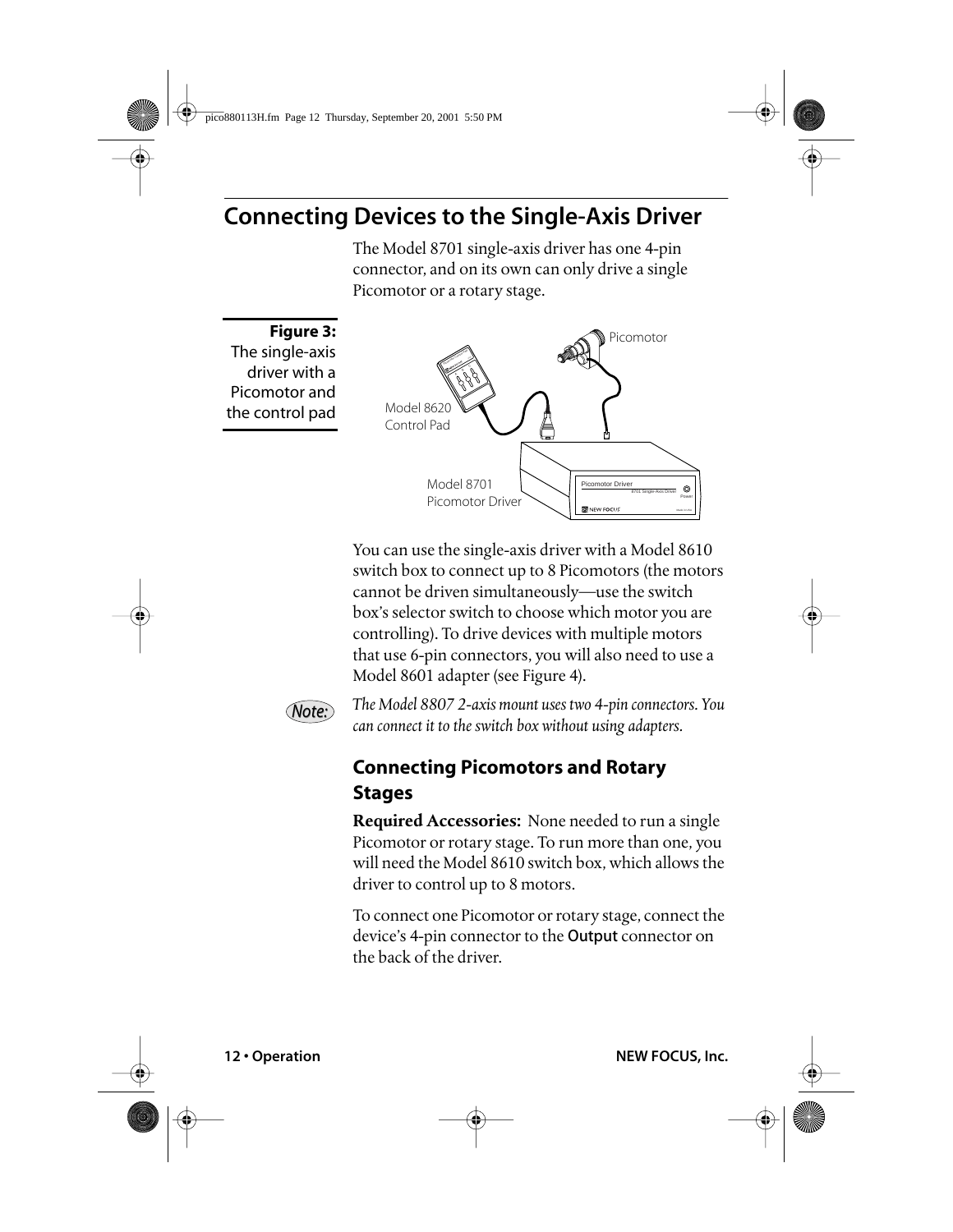<span id="page-12-0"></span>To connect multiple 4-pin devices, snap the devices' connectors into the switch box and connect the switch box to the driver with the provided cable.

#### **Vacuum-compatible Picomotors**

Vacuum-compatible Picomotors do not come with attached connectors. Use the wiring diagrams on [page 29](#page-28-0) to attach the wire leads to 4-pin connectorized cables.

## **Connecting Mounts and Stages**

Using a mount or a translation stage with the Model 8701 single-axis driver requires a Model 8610 switch box and one or more Model 8601 MASA adapters.

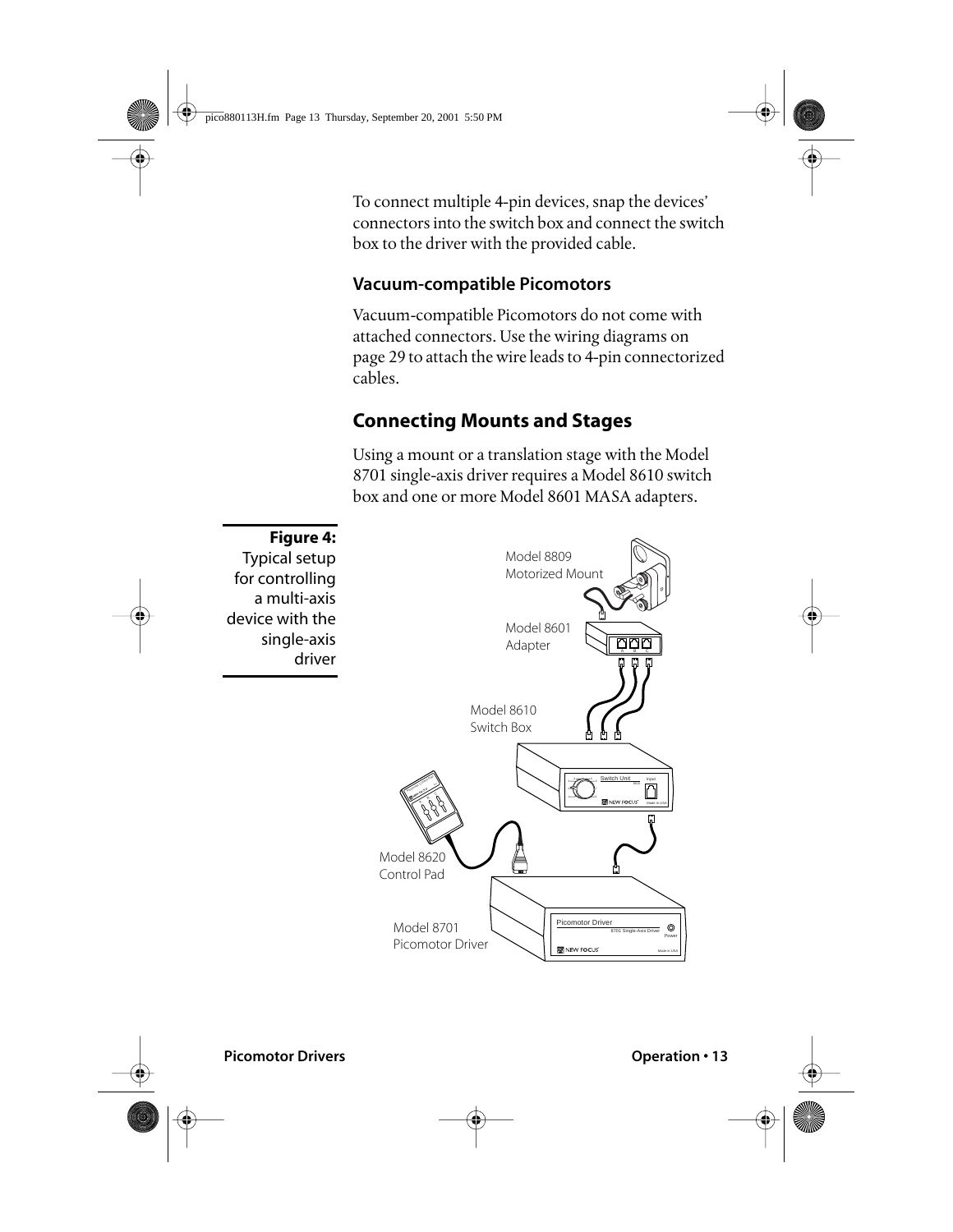### **2-Axis Mounts, including Pint-sized mounts Required Accessories:** Model 8610 switch box.

- **1.** Connect each of the device's 4-pin connectors to an Output connector on the switch box.
- **2.** Connect the 4-pin input on the switch box to the 4-pin output on the driver.

#### **XY Fiber Positioners and 3-Axis Mounts**

**Required Accessories:** Model 8610 switch box, Model 8601 MASA adapter, and two or three 4-pin to 4-pin cables (one per axis).



*4-pin to 4-pin IDC modular cables are available from electronic-component catalog companies such as Digikey. Use 4-pin to 4-pin reversed style cables.*

**1.** Connect the device's 6-pin connector to the Output jack on the adapter.

The adapter is shipped with a 6-pin cable. For this application, you will not use this cable.

- **2.** Connect the A, B, and C jacks on the adapter to three of the jacks on the switch box, using 4-pin to 4-pin cables (not included).
- **3.** Connect the 4-pin input on the switch box to the 4-pin output on the driver.

#### **4- and 5-Axis Stages**

**Required Accessories:** Model 8610 switch box, two Model 8601 MASA adapters, and four or five 4-pin to 4-pin cables (one per axis: see note above).

**1.** Connect one of the stage's 6-pin connectors to the Output jack of an adapter.

Adapters are shipped with 6-pin cables. For this application, you will not use these cables.

**2.** Connect the A, B, and C jacks on the adapter to three of the jacks on the Switch Box, using 4-pin to 4-pin cables (not included).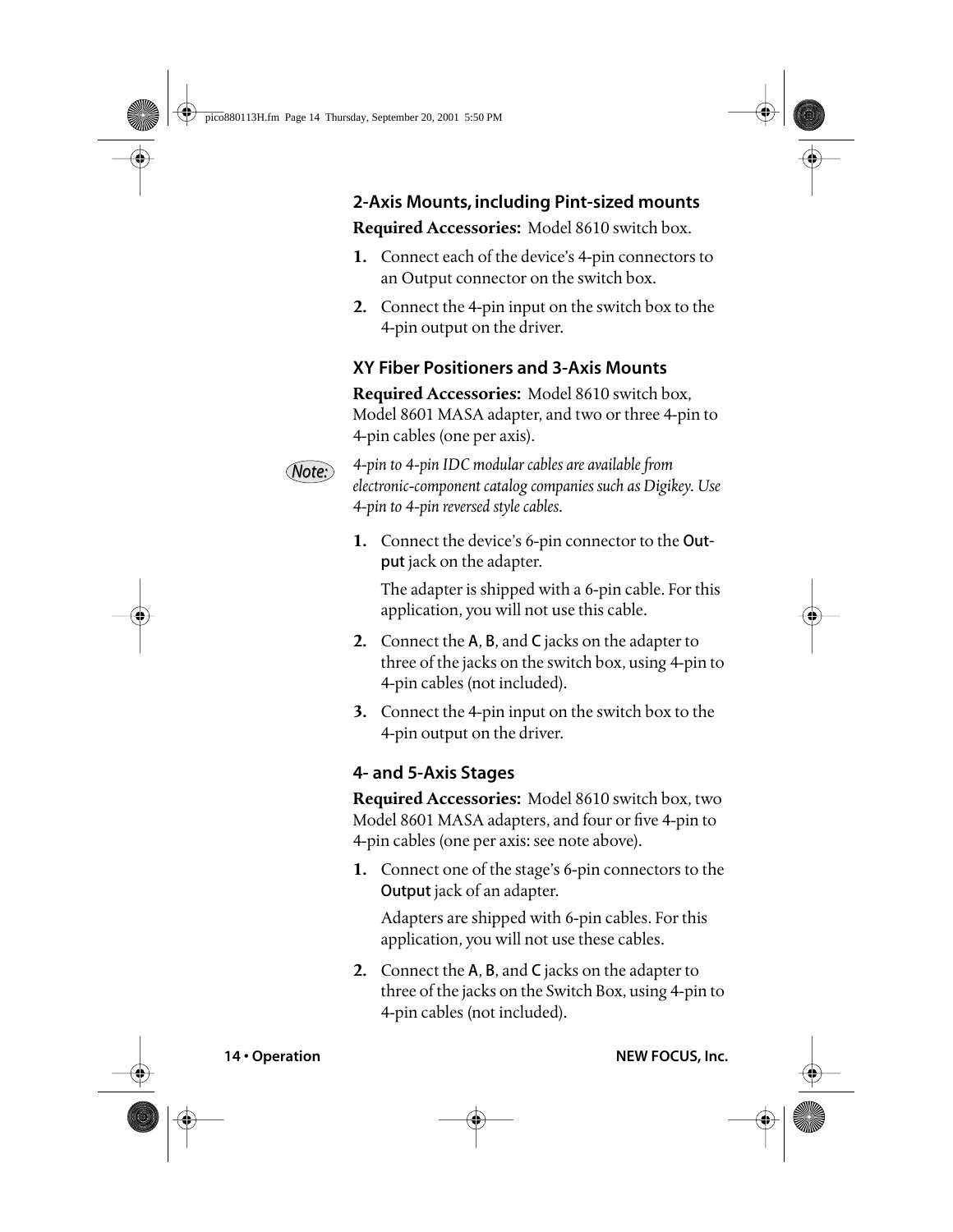- **3.** Repeat steps 1 and 2 for the other 6-pin connector.
- **4.** Connect the 4-pin input on the switch box to the 4-pin output on the driver.

## <span id="page-14-0"></span>**Connecting Devices to the Multi-axis Driver**

The multi-axis driver has eight 6-pin connectors, so you can connect up to 24 individual Picomotors, and can drive up to 3 motors at once. To drive devices with 4-pin connectors, such as Picomotors and rotary stages, you will need to use multi-axis to single-axis adapters (Model 8601). Each adapter is capable of handling 3 single-axis devices.



## **Connecting Picomotors and Rotary Stages**

**Required Accessories:** 1 Model 8601 Single-axis to multi-axis adapter for every 3 devices.

**1.** Snap the device's 4-pin connector into one of the three 4-pin connectors, A, B, or C, on an adapter.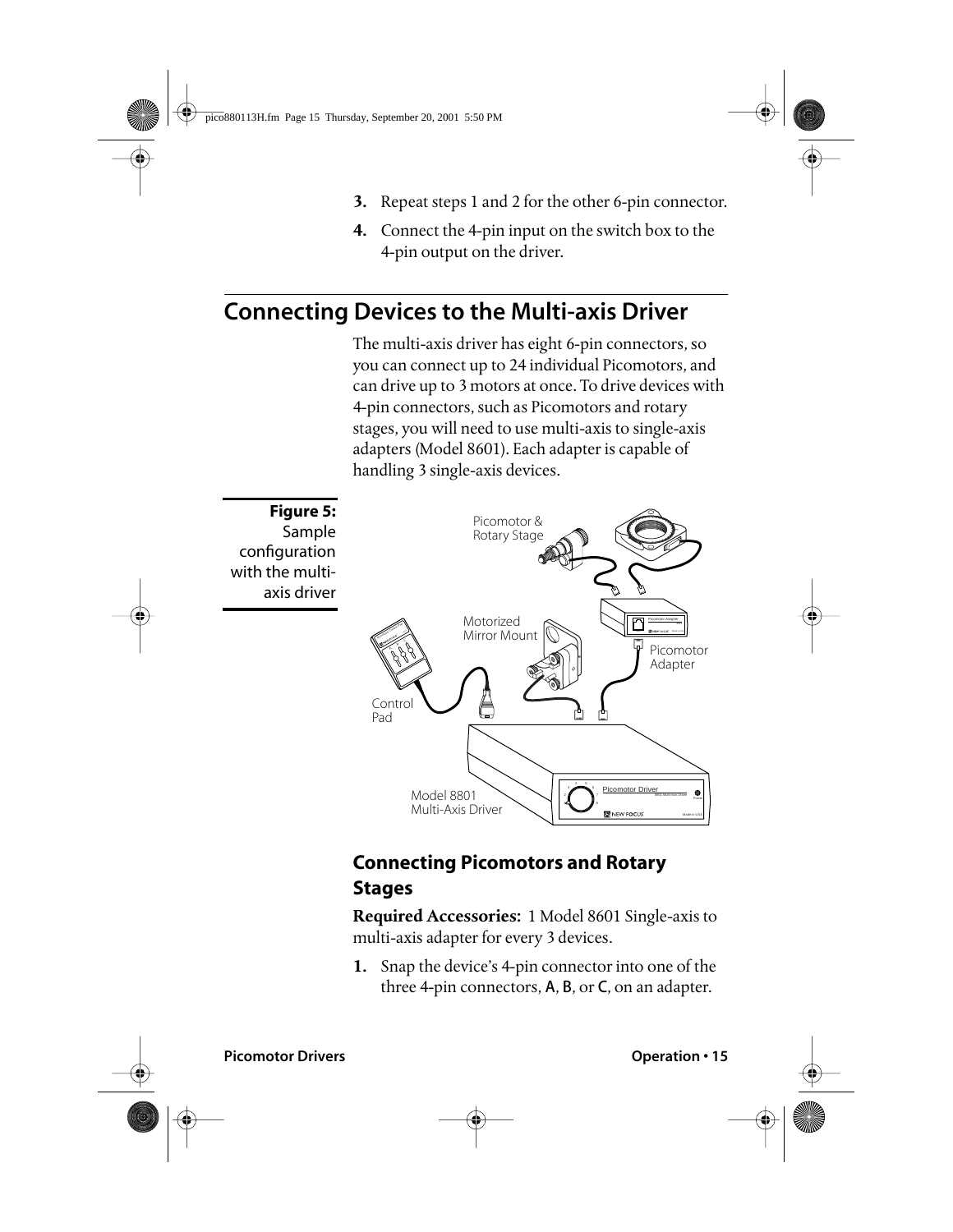**2.** Connect the adapter's 6-pin Input connector to one of the Output jacks on the multi-axis driver.

#### **Vacuum-compatible Picomotors**

Vacuum-compatible Picomotors do not come with attached cords and connectors. Use the wiring diagrams on [page 29](#page-28-0) to attach the wire leads to the supplied 4-pin connectorized cable.

## **Connecting Mounts and Stages**

Many New Focus mounts and stages use 6-pin connectors, which are directly compatible with the multi-axis driver. For devices with 4-pin connectors, you will need to use Model 8601 MASA adapters.

#### **2-Axis Mounts, Including Pint-sized Mounts**

**Required Accessories:** One Model 8601 MASA adapter for each mount.

- **1.** Connect the mount's two 4-pin connectors to two of the 4-pin connectors on the adapter.
- **2.** Using the 6-pin cord supplied with the adapter, connect the Input on the adapter to one of the Output connectors on the driver.



*You can use the remaining connector on the adapter to run another single-axis Picomotor device, such as an MRA.*

## **XY Fiber Positioners and 3-Axis Mounts Required Accessories:** None.

Connect the device's 6-pin connector to one of the Output jacks on the driver.

#### **4- and 5-Axis Stages Required Accessories:** None.

Connect the stage's two 6-pin connectors to two of the Output jacks on the driver.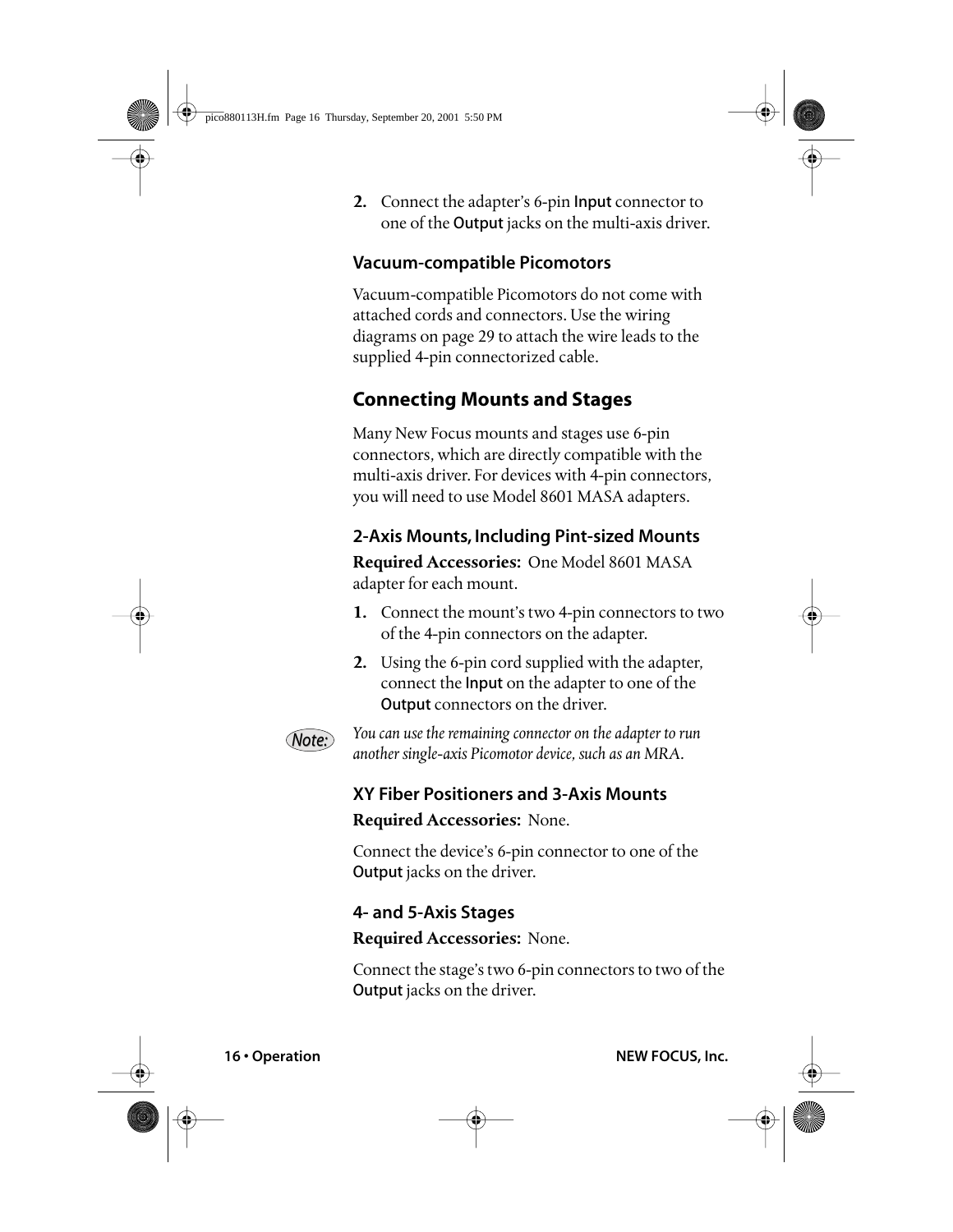# <span id="page-16-0"></span>**Driving Picomotor-driven products**

You can drive motorized devices using a hand-held control pad, or by connecting an analog or digital signal to the driver. You can also manually turn the screw to adjust its position.



*Take care not to drive the screw completely out of the Picomotor housing. Removing the screw will collapse the Picomotor and void the warranty.*

## **Using the Control Pad**

- **1.** Connect the 15-pin subminiature D-connector of the control pad to the control input of either the single-axis or the multi-axis driver.
- **2.** Plug in the driver's power supply.
- **3.** If you are using a switch box or the multi-axis driver, use the selector switch to choose which unit you want to control.

*slider labeled "A" will operate the Picomotor.* 

**4.** The sliders labeled "A", "B", and "C" on the control pad adjust the corresponding Picomotors.

*When using the control pad with the single-axis driver, the* 

*Note:*

**Figure 6:** The Model 8620 Picomotor control pad



**5.** Move a slider up to drive its corresponding screw clockwise and forwards. Move the slider down to drive the screw counter-clockwise and back.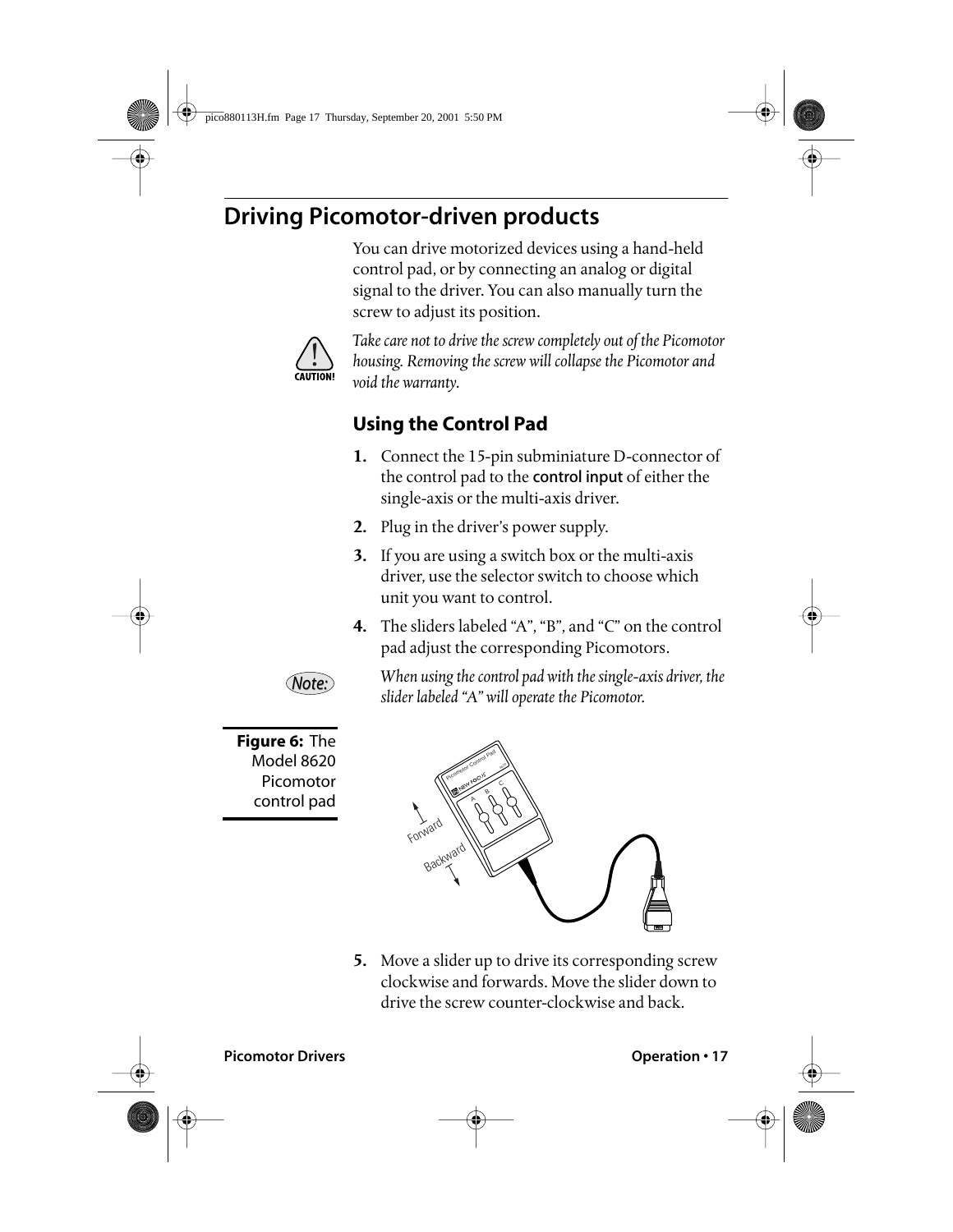## **Analog Control**

To drive the Picomotors with an analog source, connect a variable  $\pm 2.5$ -V source to the analog input lines of the Control Input connector.



*When using the multi-axis driver or switch box, select which device you want to control using the selector switch on the front of the driver or on the switch box.*

**Figure 7:** The analog input lines for the Control Input (pinouts looking at the back of the driver)



| AnalogB<br>P2.5<br>ร<br>25<br>AnalogC<br>AnalogA<br>ما<br>$\infty$<br>6<br>ω<br>$\sim$<br>4<br>0 0 0 0 0<br>000000<br>$\bigcirc$<br>$\bigcirc$<br>$\frac{m}{2}$ $\frac{m}{2}$<br>51<br>$\supseteq$<br>GND |                                              |                                               |  |  |
|-----------------------------------------------------------------------------------------------------------------------------------------------------------------------------------------------------------|----------------------------------------------|-----------------------------------------------|--|--|
|                                                                                                                                                                                                           |                                              | Picomotor Driver Input Connector-Analog Lines |  |  |
| Pin                                                                                                                                                                                                       | Name                                         | Description                                   |  |  |
| 1                                                                                                                                                                                                         | AnalogA                                      | Channel A analog input                        |  |  |
| 2                                                                                                                                                                                                         | AnalogC                                      | Channel C analog input                        |  |  |
| 3                                                                                                                                                                                                         | -2.5 V referenced to GND<br>N <sub>2.5</sub> |                                               |  |  |
| $\overline{4}$                                                                                                                                                                                            | P <sub>2.5</sub>                             | +2.5 V referenced to GND                      |  |  |
| 6                                                                                                                                                                                                         | AnalogB                                      | Channel B analog input                        |  |  |
| 11                                                                                                                                                                                                        | <b>GND</b>                                   | Ground                                        |  |  |



*The Model 8701 single-axis driver only uses channel A. For a description of all the connector's pinouts, see [page 30.](#page-29-0)*

The Picomotor driver converts signals from these inputs into 1-ms pulses, which the piezo in the Picomotor then uses to turn the screw.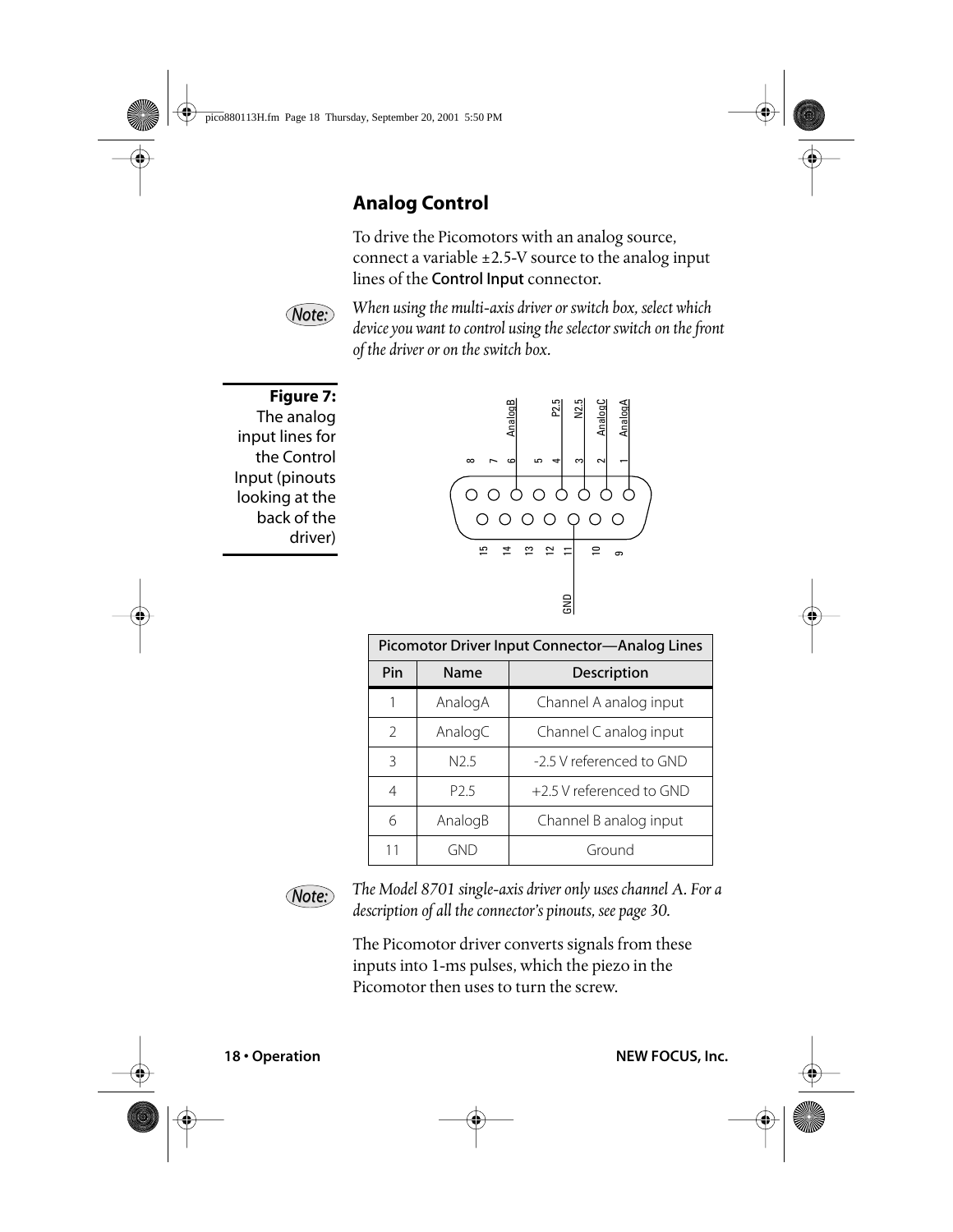### **Step Rate and Direction for Analog Control**

Negative voltages turn the screw clockwise and forward. Positive voltages turn the screw counterclockwise and backward. The voltage range is -2.5 V to +2.5 V. Reference voltages of -2.5 V and +2.5 V are present in the D connector.

The pulse frequency is a function of the magnitude of the voltage.  $\pm 2.5$  V gives the maximum pulse rate of 1000 pulses/second; ±0.25 V gives you the minimum pulse rate of 1 pulse/second.



**Figure 8:** For analog control, pulse rate is a function of the magnitude of the voltage

| <b>Direction</b>        | Voltage         | Pulses/sec |
|-------------------------|-----------------|------------|
| CW (forward) Rotation   | $-0.25 - -2.5$  | 1 – 1000   |
| No rotation (dead zone) | $-0.25 - +0.25$ |            |
| CCW (backward) Rotation | $+0.25-+2.5$    | $1 - 1000$ |

There is a "dead zone" between -0.25 and +0.25 V to prevent background noise from causing unwanted pulses. Reference all voltages to the GND line (pin 11).



*All inputs are pulled up through 4.7-k*Ω *resistors and should be left open when not in use. Current draw is less than 5 mA.*



*The analog signals must be within the range ±10 V to prevent damage to the drive electronics.*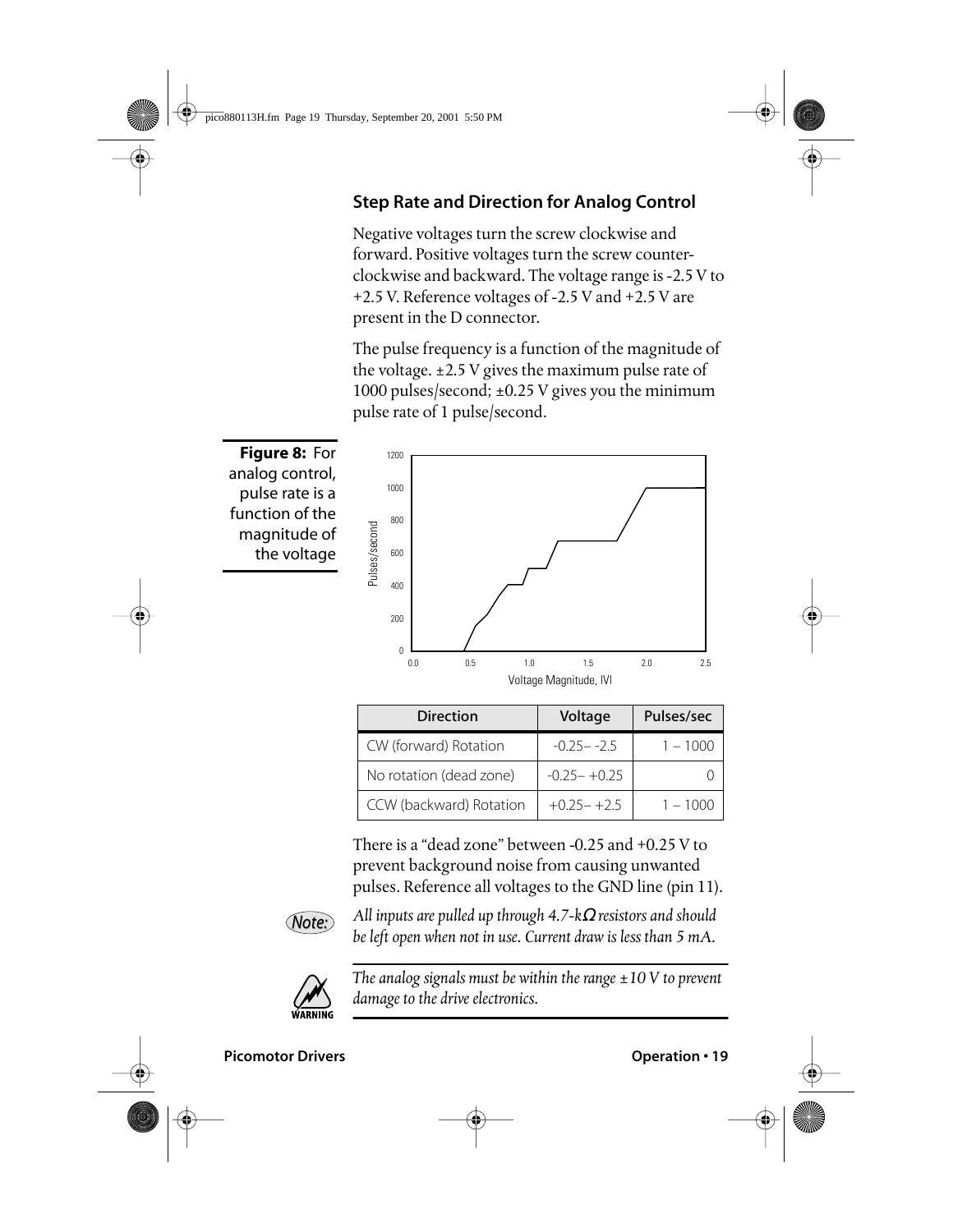## **Digital Control**

To drive the Picomotor digitally, connect a voltage source to the digital input lines of the Control Input connector. The driver has one pair of digital step and direction lines for each of the channels, A, B, & C.



*When using the multi-axis driver or switch box, select which device you want to control using the selector switch on the front of the driver or on the switch box.*

### **Figure 9:**

The digital step and direction lines for the Control Input (pinouts looking at the back of the driver)



| StepA<br>StepB<br>$\infty$<br>6<br>5<br>$\bigcirc$                                                            |             |                                                        |  |  |
|---------------------------------------------------------------------------------------------------------------|-------------|--------------------------------------------------------|--|--|
| 5<br>≘<br>ၜ<br>StepC<br>clocl<br>DirB<br>٩N<br>JirA<br>DirC<br>Picomotor Driver Input Connector-Digital Lines |             |                                                        |  |  |
| Pin                                                                                                           | Name        | Description                                            |  |  |
| 5                                                                                                             | $+5$        | 5 V DC referenced to GND                               |  |  |
| $\overline{7}$                                                                                                | StepB       | Channel B digital step control line<br>(negative edge) |  |  |
| 8                                                                                                             | StepA       | Channel A digital step control line<br>(negative edge) |  |  |
| 9                                                                                                             | StepC       | Channel C digital step control line<br>(negative edge) |  |  |
| 11                                                                                                            | <b>GND</b>  | Ground                                                 |  |  |
| 12                                                                                                            | Clock       | 1-kHz internal clock                                   |  |  |
| 13                                                                                                            | <b>DirC</b> | Channel C digital direction control line               |  |  |
| 14                                                                                                            | DirB        | Channel B digital direction control line               |  |  |
|                                                                                                               |             | Channel A digital direction control line               |  |  |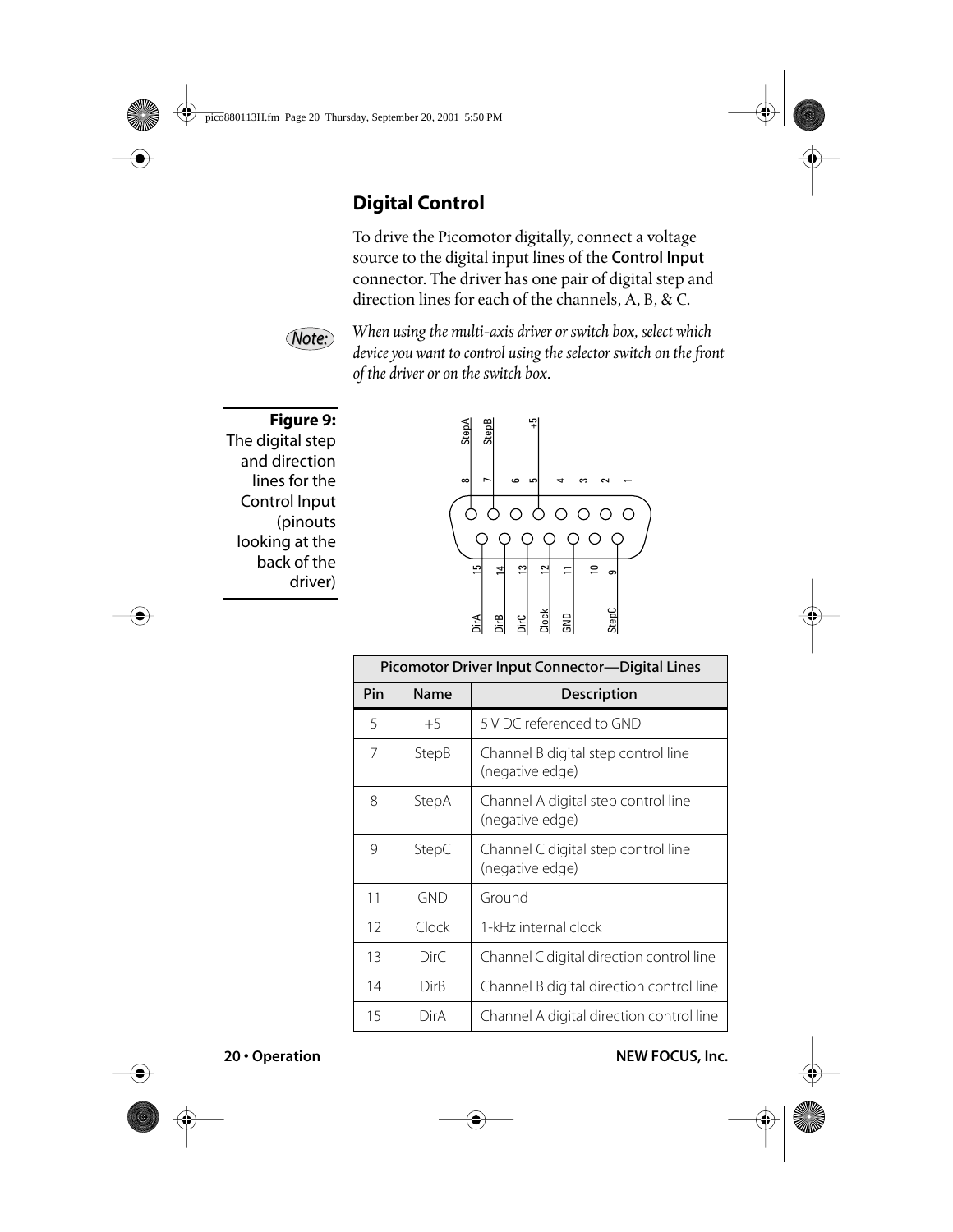

*The Model 8701 single-axis driver only uses channel A. For a description of all the connector's pinouts, see page [page 30.](#page-29-0)*

#### **Step Rate and Direction for Digital Control**

**Direction:** DIRA, DIRB, and DIRC are direction inputs for screw channels A, B, and C. A high level (+5 V) on a line indicates clockwise (CW) rotation for that channel; a digital low (0 V) indicates counterclockwise (CCW) rotation. For easier synchronization, we recommend keeping a level on these lines (instead of sending a directional pulse along with the step signal). To ensure step pulses are correctly completed, do not change direction within 1.5 ms of a step.

**Step:** Initiate a step by sending a 5-V pulse on one of the step lines. The falling edge of the pulse initiates the Picomotor step motion. The maximum edge rate is 1 kHz: sending step signals at a higher rate will not increase the speed of the Picomotor. The minimum pulse width that the driver can recognize is 20 nsec.



*All inputs are pulled up through 4.7-k*Ω *resistors and should be left open when not in use. Current draw is less than 5 mA.*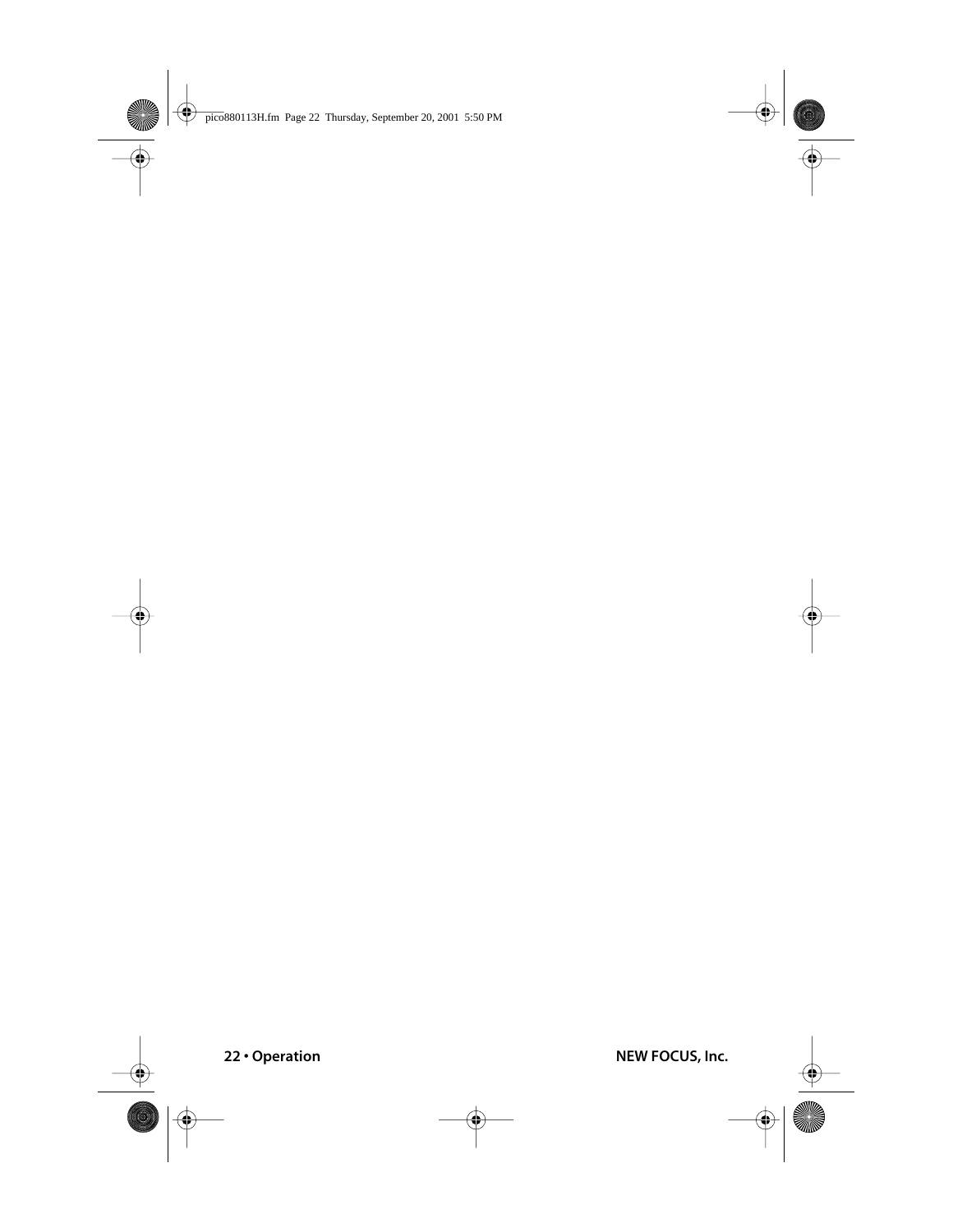# <span id="page-22-0"></span>**Troubleshooting**

## **Spontaneous Movement and Runaway Motors**

Spontaneous movement of the Picomotor may occur if it is in a high-noise area. If you are experiencing this problem, move the Picomotor control and device cables away from noise sources. Make sure the device cables are not running over the driver boxes.

A loose connection between the Control Input on the back of the driver and the handpad or signal source may also cause spontaneous movement or even a runaway motor. Make sure to use the captive attachment screws to secure the connector to the Control Input.

## **Intermittent Operation**

If the Picomotor is only operating intermittently, it may be that you are using a device with a 4-pin connector in the multi-axis driver, which has 6-pin connectors.

4-pin connectors will not seat properly in 6-pin sockets, causing intermittent motion. To use a 4-pin connector with the multi-axis driver, you should use the Model 8601 adapter.

For vacuum-compatible Picomotors, ensure that the cable impedance is <2  $\Omega$ . We recommend using twisted pair wiring to limit cross-talk.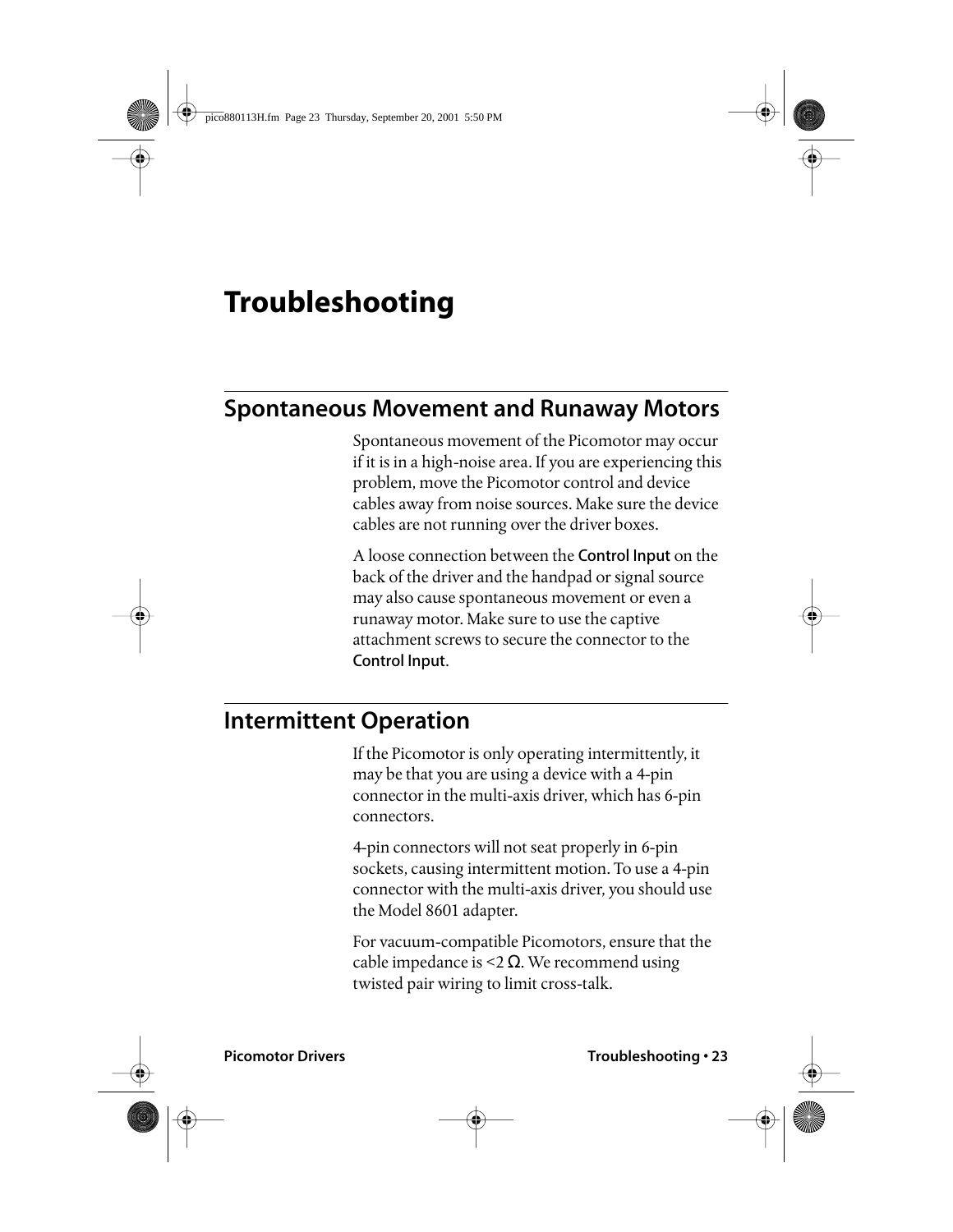# <span id="page-23-0"></span>**No Motion**

If there is no motion from the Picomotor, check the cable connections (see "Intermittent Operation," above). For the multi-axis driver and switch box, check that the selector switch is on the correct setting for the motor you want to control.

If the connections and selector switch all seem correct, you may need to replace a fuse. [See "Appendix II:](#page-30-0)  [Replacing the Fuses" on page 31.](#page-30-0)

## **Extending the Picomotor Cable**

You may extend Picomotor cables beyond their standard configurations, however the overall cable impedance must be <2 Ω to ensure proper operation.

We recommend twisted pair or shielded wiring to limit cross talk and noise pick-up.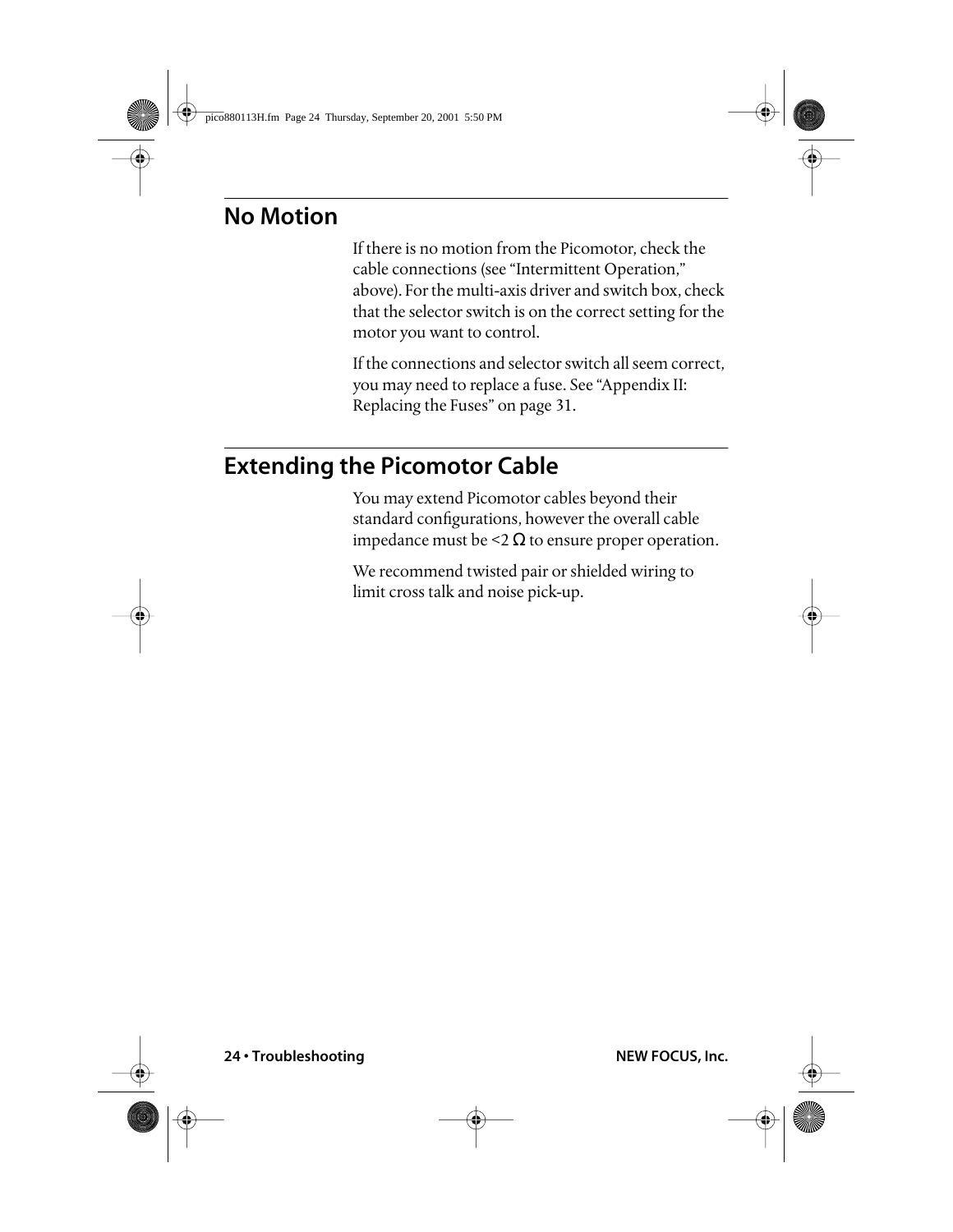# <span id="page-24-0"></span>**Customer Service**

## **Technical Support**

Information and advice about the operation of any New Focus product is available from our technical support engineers. For quickest response, ask for "Technical Support" and know the model and serial number for your product.

**Hours:** 8:00–5:00 PST, Monday through Friday (excluding holidays).

**Toll Free:** 1-866-NUFOCUS (1-866-683-6287) (from the USA & Canada only) **Phone:** (408) 284-6808

Support is also available by fax and email:

**Fax:** (408) 980-8883 **Email:** techsupport@newfocus.com

We typically respond to faxes and email within one business day.

# **Service**

In the event that your product malfunctions or becomes damaged, please contact New Focus for a return authorization number and instructions on shipping the unit back for evaluation and repair.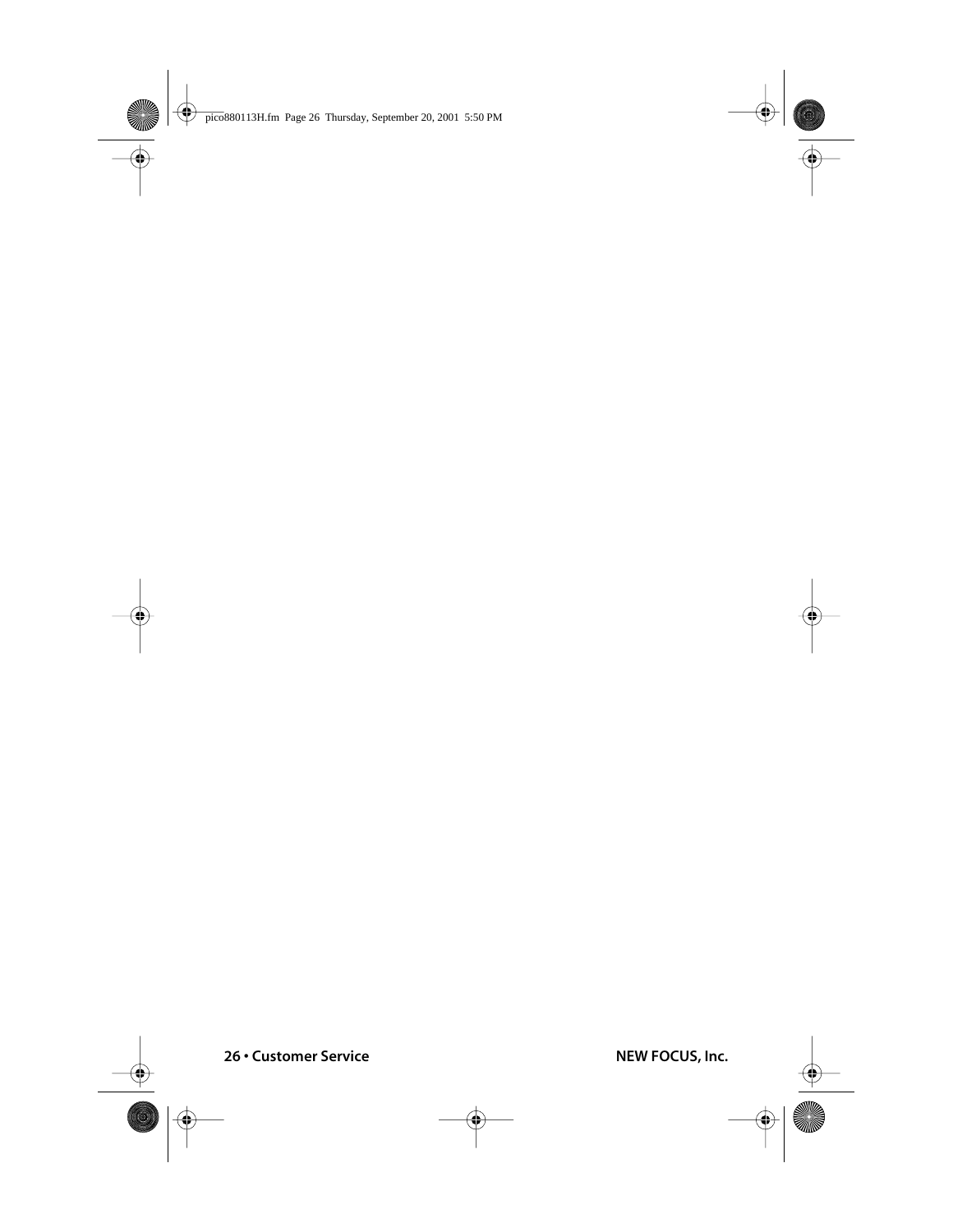# <span id="page-26-0"></span>**Appendix I: Specifications**

# **Picomotor Characteristics**

| Specifications                             | Standard MRA               | Tiny MRA                        |
|--------------------------------------------|----------------------------|---------------------------------|
| Linear Resolution:<br>(see Note)           | $<$ 30 nm                  | $<$ 100 nm                      |
| Angular Resolution:<br>(see Note)          | $<$ 0.6 mrad               | $<$ 2 mrad                      |
| Linear Travel:                             | Limited by<br>screw length | Limited by<br>screw length      |
| Max.Load:                                  | 5 lbs (22 N)               | 1.5 lbs (6.7 N)                 |
| Max. Speed:                                | $0.64$ mm/min<br>$2-3$ RPM | $1 \text{ mm/min}$<br>$2-3$ RPM |
| Temperature<br>Range                       | $10 - 40$ °C               | $10 - 40$ °C                    |
| Est. Lifetime<br>(continuous<br>operation) | 1000 hrs                   | 200 hrs                         |



*Since the Picomotor relies on friction to turn the screw, the actual angle change and linear travel per pulse varies a small amount with direction of rotation, load, temperature, and life of the unit. See [page 10](#page-9-0) for more information on step size.*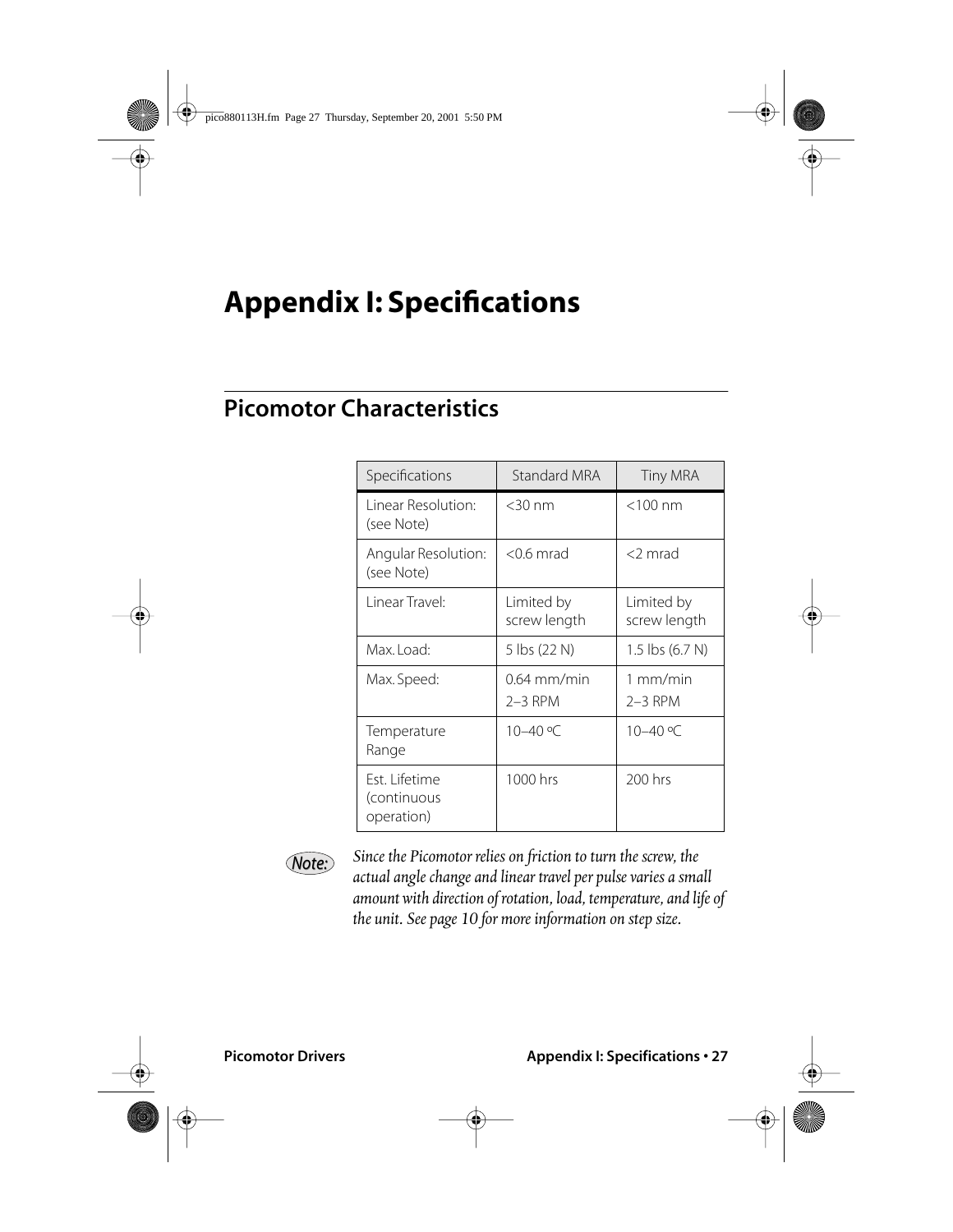# <span id="page-27-0"></span>**Power Supplies**

Picomotor drivers come with a self-switching international power supply. The power supply provides +5 V and ±12 V. The pinouts of the driver's Power In connector are shown in Figure 10.

| Parameter        | Specification                                                         |
|------------------|-----------------------------------------------------------------------|
| Input Voltage:   | Accepts 90-250 V AC                                                   |
| Input Frequency: | 47-440 Hz                                                             |
| Output Current   | $+5$ V $\cdot$ 2 A max<br>$+12$ V: 250 mA max<br>$-12$ V: 250 mA max. |
| Ripple:          | $+1\%$ max                                                            |
| Regulation       | $+5%$                                                                 |
| Size:            | $50" \times 30" \times 25"$                                           |

#### **Power Supply Pinouts**

The following table and diagram detail the pinouts for the 5-pin DIN Power In connector on the back of the Model 8701 and 8801 Picomotor drivers.

**Figure 10:** Power In connector (pinouts looking at the back of the driver)



| Pin | Voltage          |
|-----|------------------|
|     | COM              |
| 2   | Not<br>Connected |
| 3   | $+5V$            |
| 4   | $-12V$           |
| 5   | $+12V$           |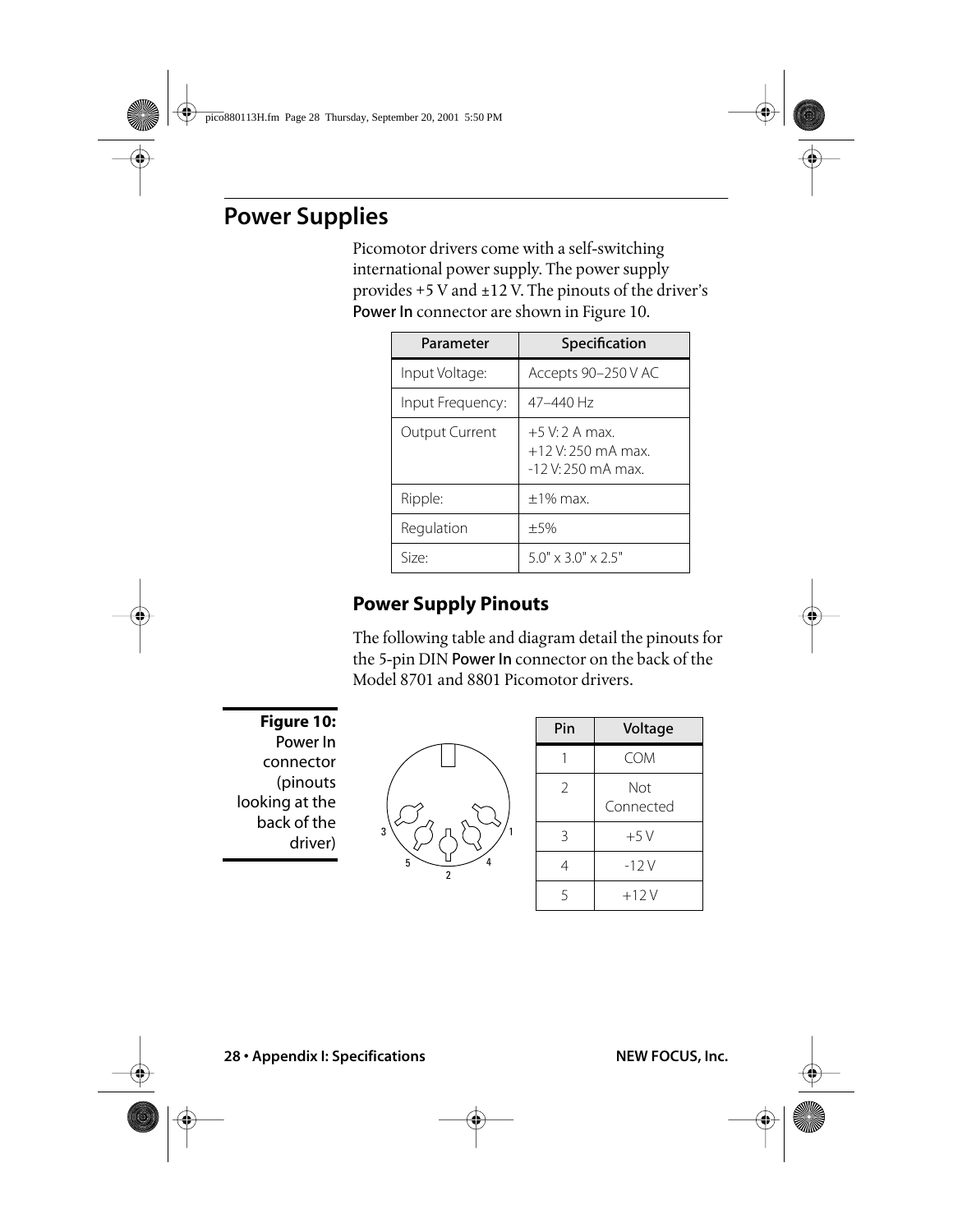

# <span id="page-28-0"></span>**4-Pin and 6-Pin Connector Pinouts**

## **Vacuum-Compatible Connectors**

Vacuum-compatible Picomotors are shipped without connectors attached. For these Picomotors, the red lead is the signal and the white lead is common.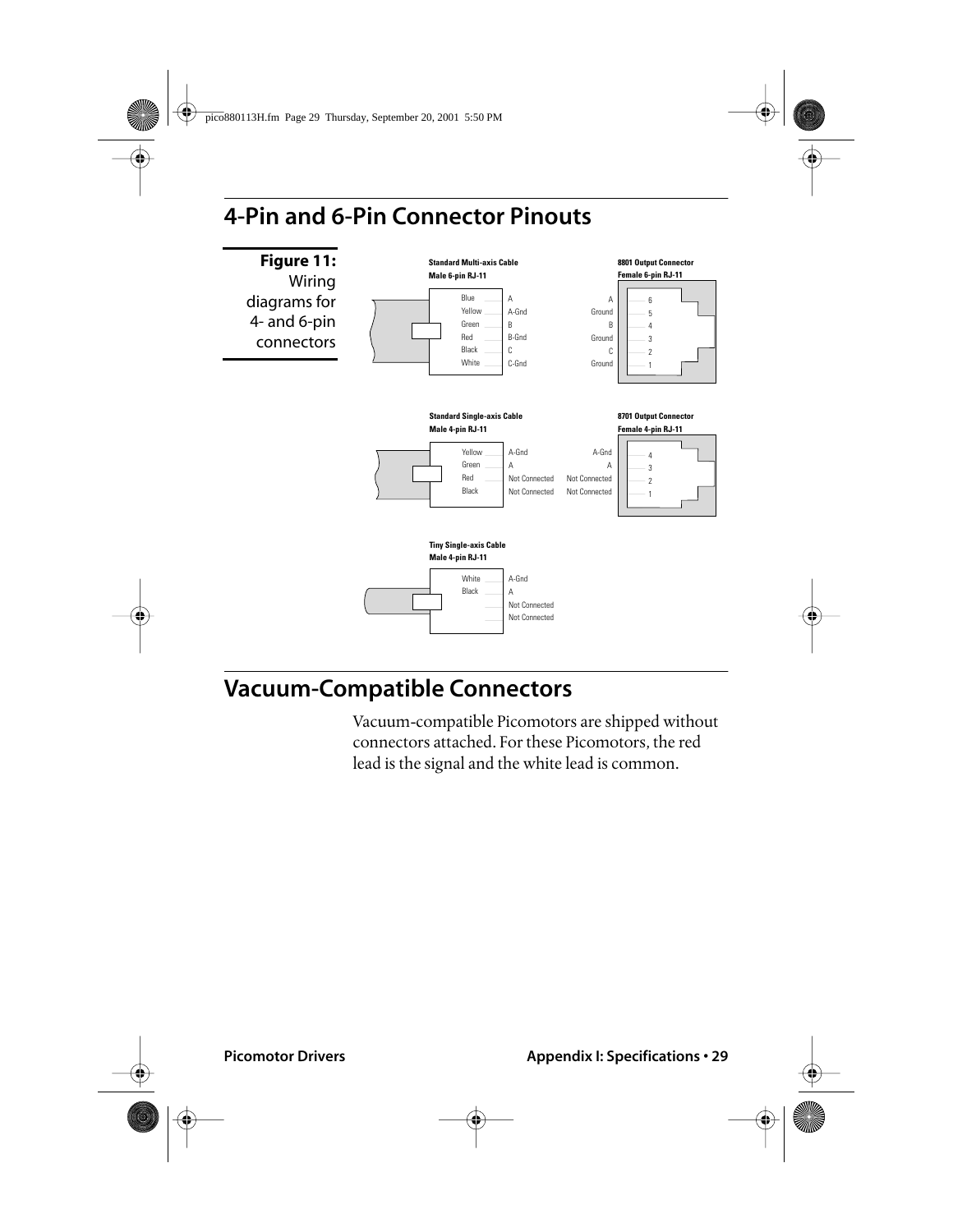# <span id="page-29-0"></span>**Control Input Pinouts**

The following diagram and table detail the pinouts for the Control Input 15-pin sub-mini D connector on the back of the Model 8701 and 8801 Picomotor drivers.

**Figure 12:** Control Input connector (pinouts looking at the back of the driver)



| Pin            | Name             | Description                              |
|----------------|------------------|------------------------------------------|
| 1              | AnalogA          | Channel A analog input                   |
| $\overline{2}$ | AnalogC          | Channel C analog input                   |
| 3              | N2.5             | -2.5 V referenced to GND                 |
| 4              | P <sub>2.5</sub> | +2.5 V referenced to GND                 |
| 5              | $+5$             | 5 V DC referenced to GND                 |
| 6              | AnalogB          | Channel B analog input                   |
| 7              | StepB            | Channel B digital step control line      |
| 8              | StepA            | Channel A digital step control line      |
| 9              | StepC            | Channel C digital step control line      |
| 10             | NC.              | Not Connected                            |
| 11             | <b>GND</b>       | Ground                                   |
| 12             | Clock            | 1-kHz internal clock                     |
| 13             | Dir <sub>C</sub> | Channel C digital direction control line |
| 14             | DirB             | Channel B digital direction control line |
| 15             | DirA             | Channel A digital direction control line |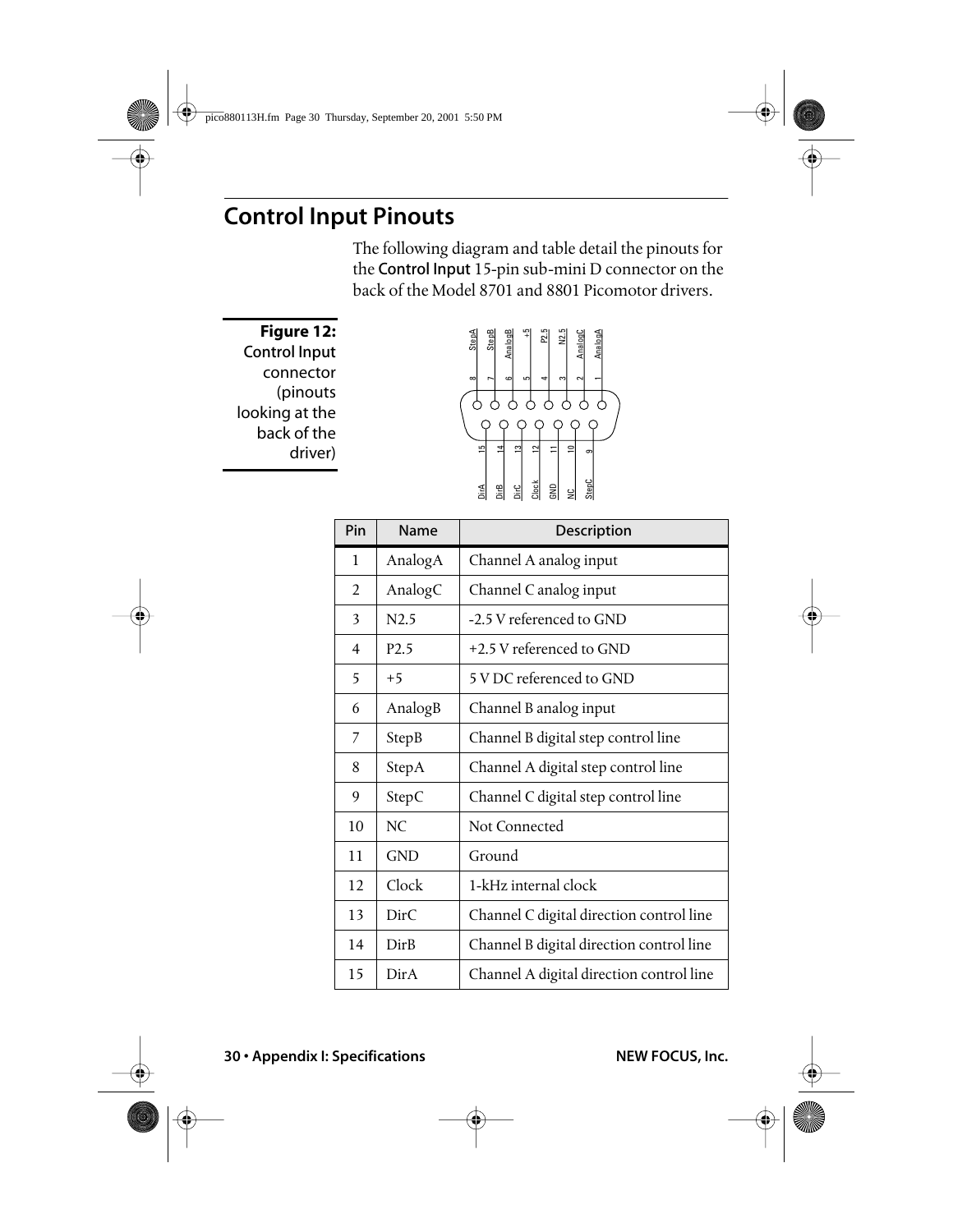# <span id="page-30-0"></span>**Appendix II: Replacing the Fuses**

The single-axis and multi-axis drivers each have three fuses mounted on a PC board. A separate fuse is used for each voltage from the power supply (+5 V, +12 V and -12 V). If a short-circuit condition (caused by a component failure, for example) occurs inside the unit, the affected fuses will blow to prevent damage to the external power supply.

## **Changing Fuses in the Single-Axis Driver:**

- **1.** Unplug the power supply.
- **2.** From the bottom of the unit, remove the two screws that hold the two halves of the enclosure together.
- **3.** Remove the top cover.

**Figure 13:** Single-axis driver with the top cover removed

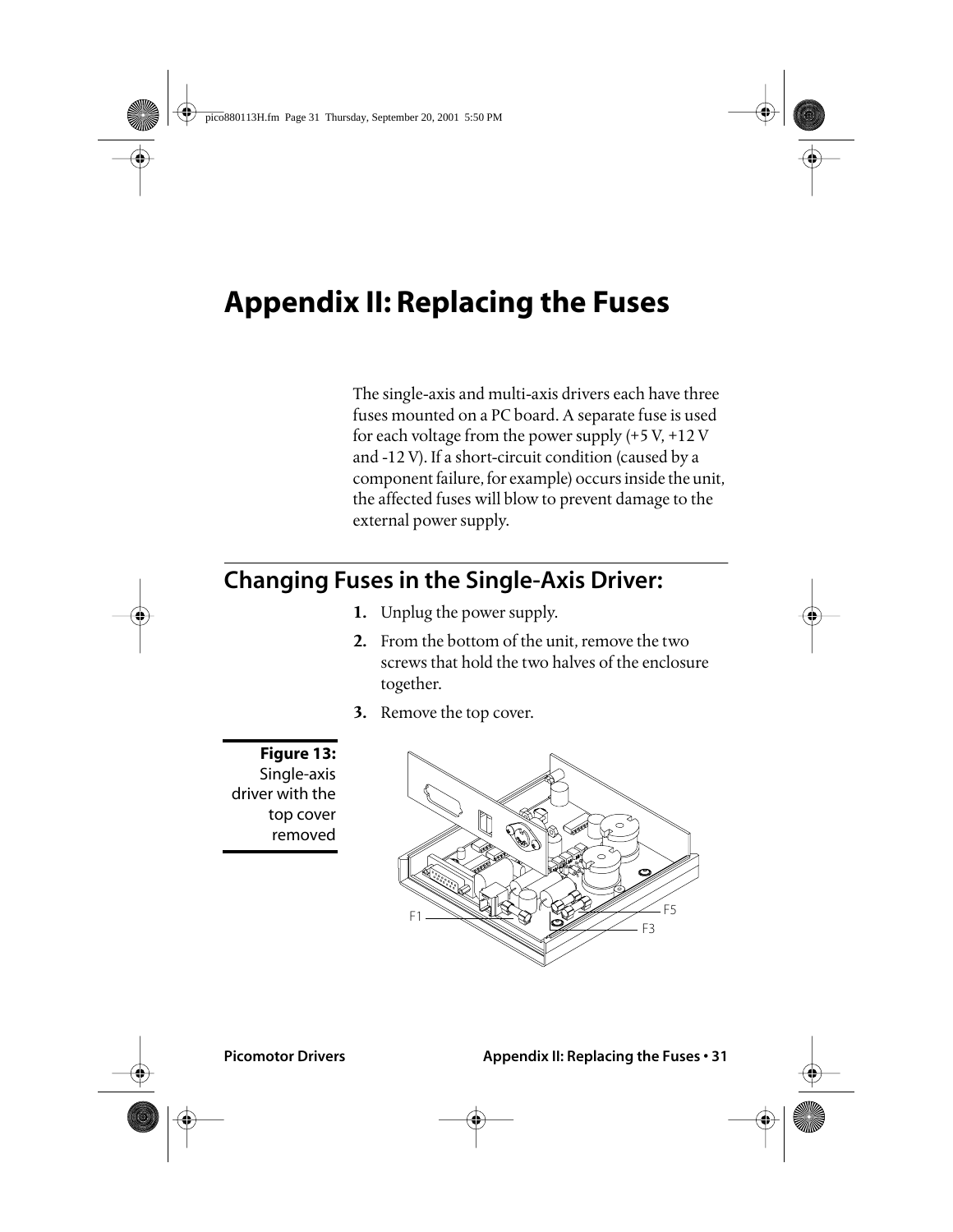| Model 8701 Single-Axis Driver Fuses |                   |                   |             |
|-------------------------------------|-------------------|-------------------|-------------|
| Fuse                                | Voltage<br>Rating | Current<br>Rating | <b>Type</b> |
| F1                                  | 250 V             | 0.5A              | Fast        |
| F <sub>3</sub>                      | 250 V             | 0.7A              | Slow        |
| F5                                  | 250 V             | 0.7A              | Slow        |

<span id="page-31-0"></span>**4.** Replace fuses F1, F3, and F5 as necessary. The replacements should be as follows:

**5.** Reassemble the unit by replacing the top cover and screws.

# **Changing Fuses in the Multi-Axis Driver:**

- **1.** Unplug the power supply.
- **2.** From the bottom of the unit, remove the four screws that hold the two halves of the case together.
- **3.** Remove the top cover.



**4.** Unplug the three selector-switch cables from the top PC board.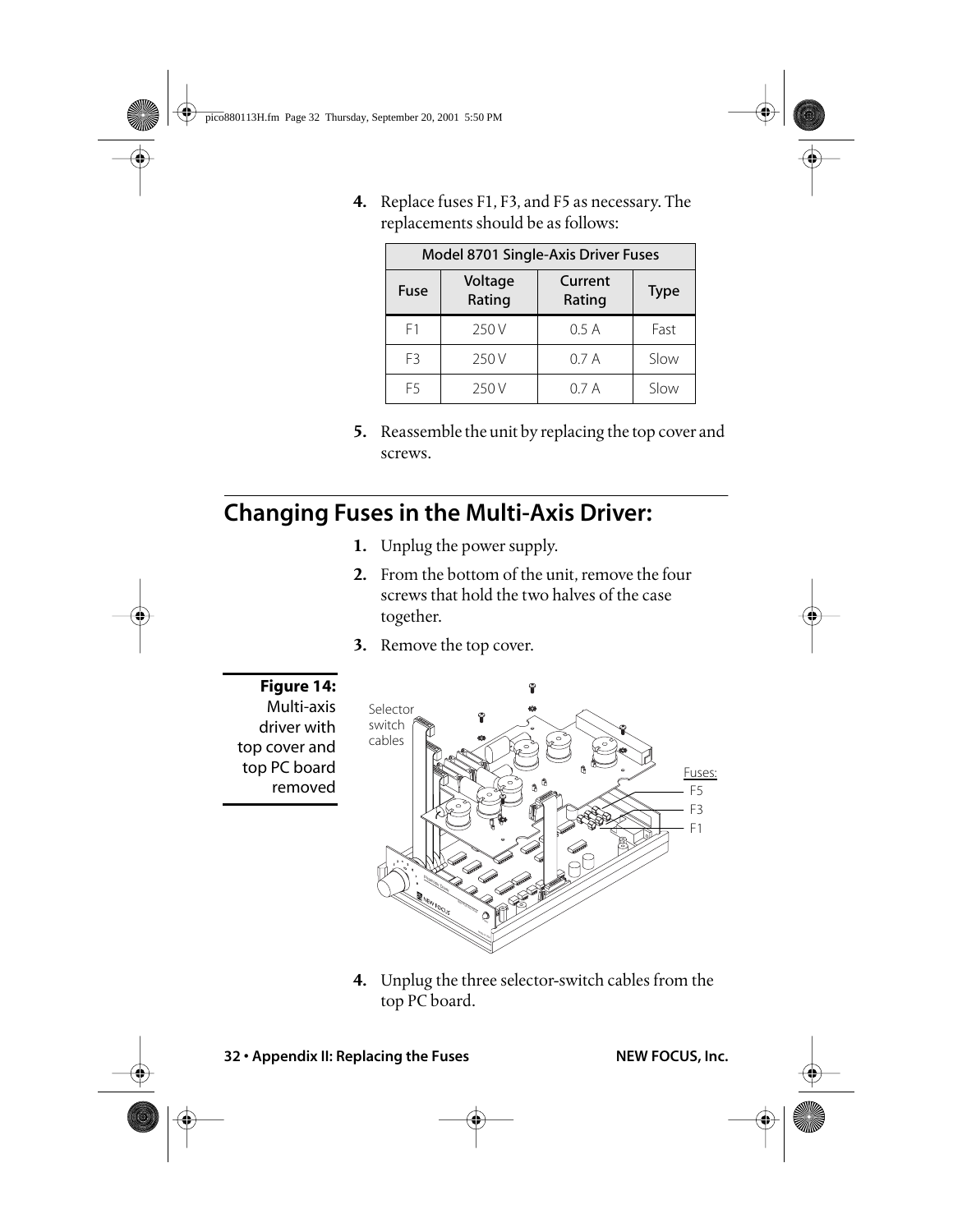- **5.** Remove the four screws holding the top PC board in place.
- **6.** Lift up the top PC board.
- **7.** Replace fuses F1, F3, and F5 as necessary. The replacements should be as follows:

| Model 8801 Multi-Axis Driver Fuses |                   |                   |             |
|------------------------------------|-------------------|-------------------|-------------|
| Fuse                               | Voltage<br>Rating | Current<br>Rating | <b>Type</b> |
| F1                                 | 250 V             | 0.5A              | Fast        |
| F <sub>3</sub>                     | 250 V             | 1.0A              | Fast        |
| F5                                 | 250 V             | 1.0A              | Fast        |

**8.** Reassemble the unit by replacing the top PC board, PC Board screws, connectors, top cover, and screws.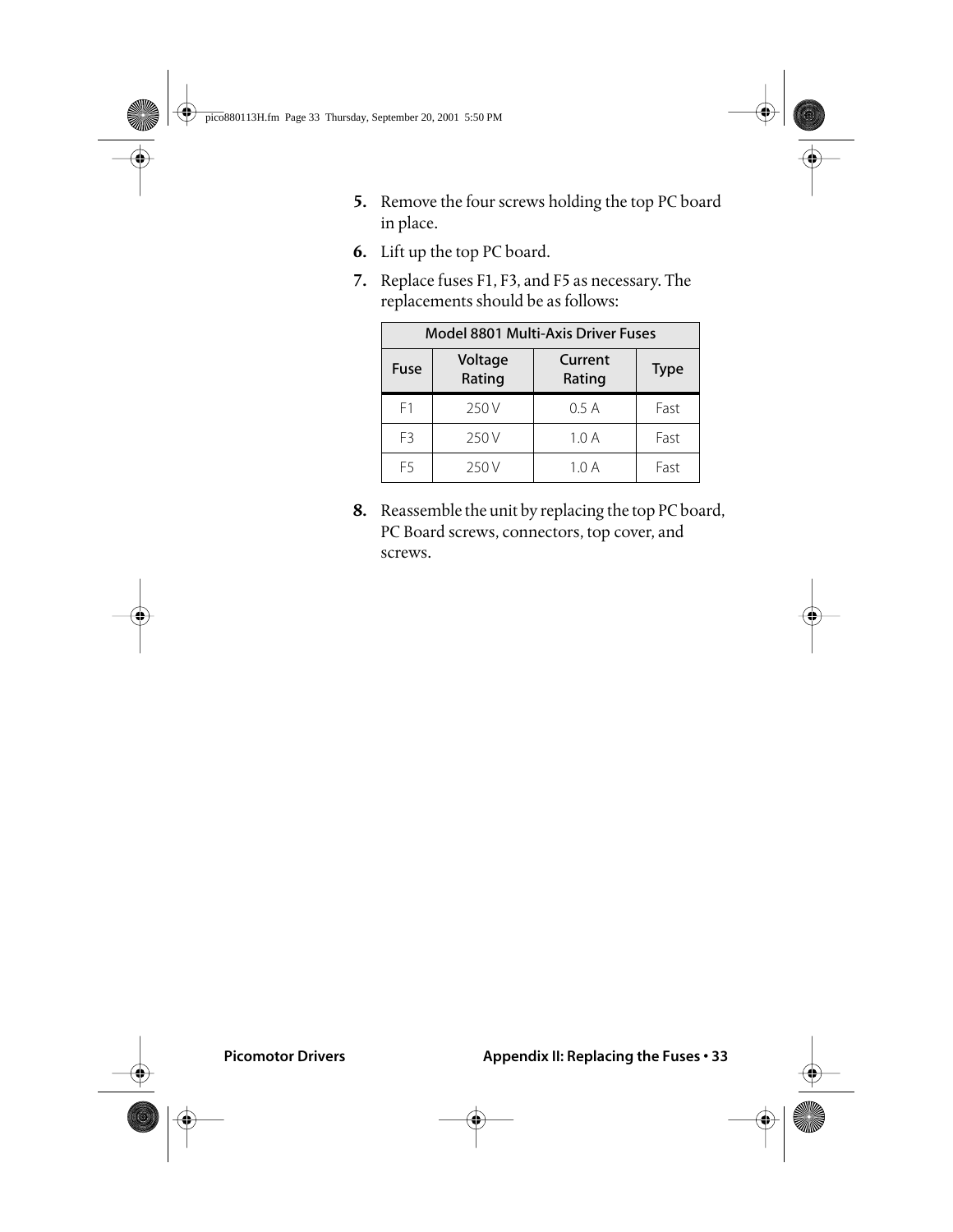**34 • Appendix II: Replacing the Fuses NEW FOCUS, Inc.**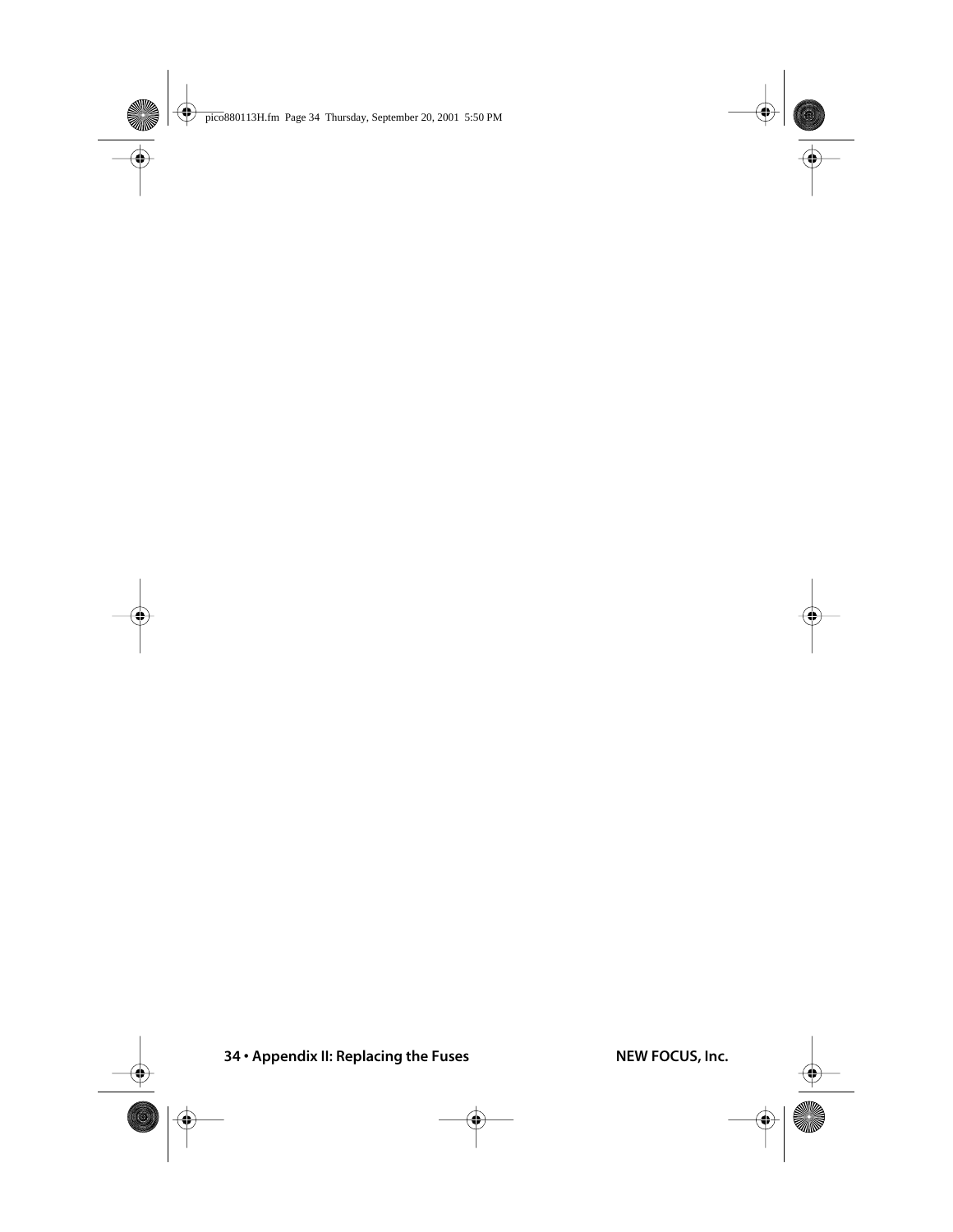# <span id="page-34-0"></span>**Appendix III: Installing 8701-PCB**

The Model 8701-PCB printed circuit board is intended to be used as a component for building your own single-axis Picomotor driver. The user takes full responsibility for proper installation and electromagnetic shielding of the component. For proper operation, it must be shielded both to minimize its sensitivity to electromagnetic radiation and to prevent it from radiating itself.

**Figure 15:** The 8701-PCB Power Connector and power connector  $JPI$   $\epsilon$   $JPP2$ Power LED P1 **JP1 BOO** 

> **1.** Mount the printed circuit board with four 4-40 or M2 screws and lockwashers.